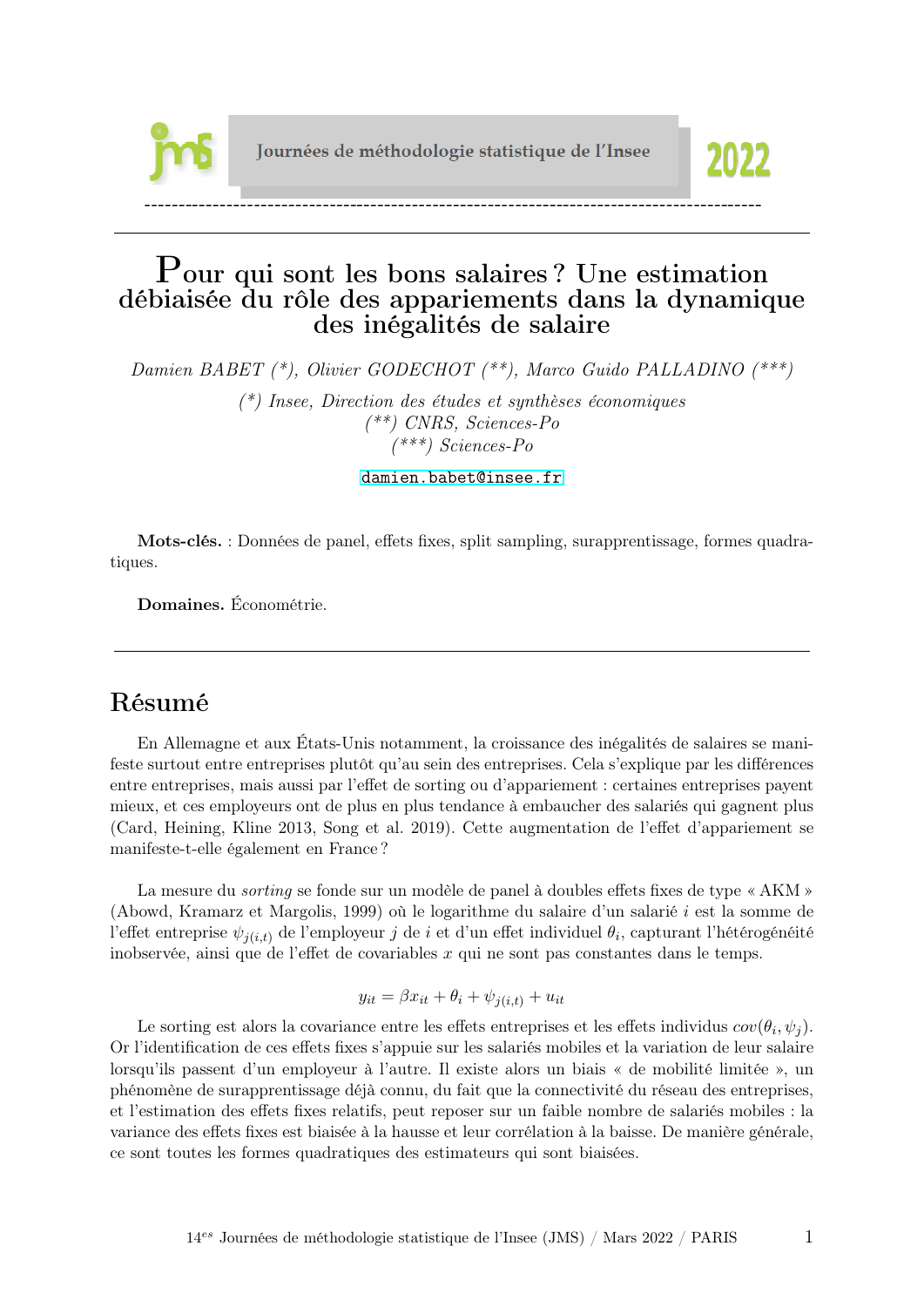Deux principales solutions sont aujourd'hui proposées dans la littérature : le clustering des entreprises ou des individus pour réduire la dimension de l'hétérogénéité des effets fixes (Bonhomme, Lamadon, Manresa 2017), qui demande des hypothèses additionnelles, et l'estimation de l'erreur d'estimation de chaque effet fixe par leave-out (Kline, Saggio Sølvsten, 2020), qui reste complexe et coûteuse en temps de calcul.

Nous introduisons deux innovations. D'une part, nous estimons pour la première fois l'évolution du sorting sur des données françaises, grâce à la constitution d'un pseudo-panel en chaînant les DADS exhaustives (Godechot et al. 2020). D'autre part, nous utilisons une méthode de splitsampling dont nous montrons qu'elle est valide sous les mêmes hypothèses que la méthode de leave-out, mais plus simple et rapide. On peut en effet écrire l'estimateur split-sampling d'une forme quadratique des paramètres comme  $\hat{\omega}^{SP} = \hat{\alpha}'_0 A \hat{\alpha_1}$  avec  $\hat{\alpha}_s = (\hat{\beta}, \hat{\theta}, \hat{\psi})_s$ ,  $s = 1, 0$  indiquant la moitiée d'échantillon utilisée et A étant une matrice symétrique appropriée. Avec  $\epsilon$  l'erreur d'estimation des paramètres,  $\hat{\alpha}_s = \alpha + \epsilon_s$  on a alors en espérance un biais égal à la forme quadratique des erreurs entre chaque moitié de l'échantillon, qui est nulle sous des conditions raisonnables :

$$
\mathbf{E}[\hat{\omega}^{SP}] - \omega = trace( A \mathbf{E}[\epsilon_0 \epsilon'_1])
$$

$$
= \mathbf{E}[\epsilon'_0 A \epsilon_1]
$$

Cette correction augmente très sensiblement la mesure de l'effet de sorting. Estimé ainsi, l'appariement explique 11,6% de la variance des log-salaires en France sur la période 2002-2006, et 13,5% sur la période 2012-2016. Toutes les estimations, corrigées ou non, s'accordent pour décrire une augmentation du poids du sorting.

## Abstract

Increase in wage inequalities in the USA and Germany are explained in part by a rise in the sorting of high-wage workers to high premium firms (Card, Heining, Kline 2013, Song et al. 2019). Such a result comes from a decomposition of the log-wage variance into variance of firms and workers fixed-effects obtained, and their covariance, obtained from an estimation of the AKM model (Abowd, Kramarz et Margolis, 1999). Thanks to a newly built quasi-exhaustive panel of French workers, we extend these results to France, showing that, despite stable wage inequalities between 2002 and 2016, sorting also increased. We further add to the literature by proving the efficacy of a split sampling method to correct for the limited mobility bias in sampling, and adapt variance decomposition methods to covariance decomposition to explore the causes of the rise in sorting. We show that this rise is robust, and linked both to firm demographics and to changes in the distribution of occupations among firms.

# Introduction

Wage inequality is a driving force of economic inequalities. Its rise for several decades in most rich countries is well documented  $<sup>1</sup>$  $<sup>1</sup>$  $<sup>1</sup>$ . Firms play a central role in this rise : in Germany</sup> [\(Card et al.](#page-15-0) [\(2013\)](#page-15-0)) and in the USA [\(Song et al.](#page-16-0) [\(2019\)](#page-16-0)) rising inequality comes in large part from between-firm inequalities. Both papers use [Abowd et al.](#page-15-1) [\(1999\)](#page-15-1) (hereafter [AKM\)](#page-15-1) model of log-wages with additive workers and firm fixed effects to decompose log-wage variance into three main components : variance in individual workers heterogeneity, variance in firm premium, and

<span id="page-1-0"></span><sup>1.</sup> [Tomaskovic-Devey et al.](#page-16-1) [\(2020\)](#page-16-1) for a recent international comparison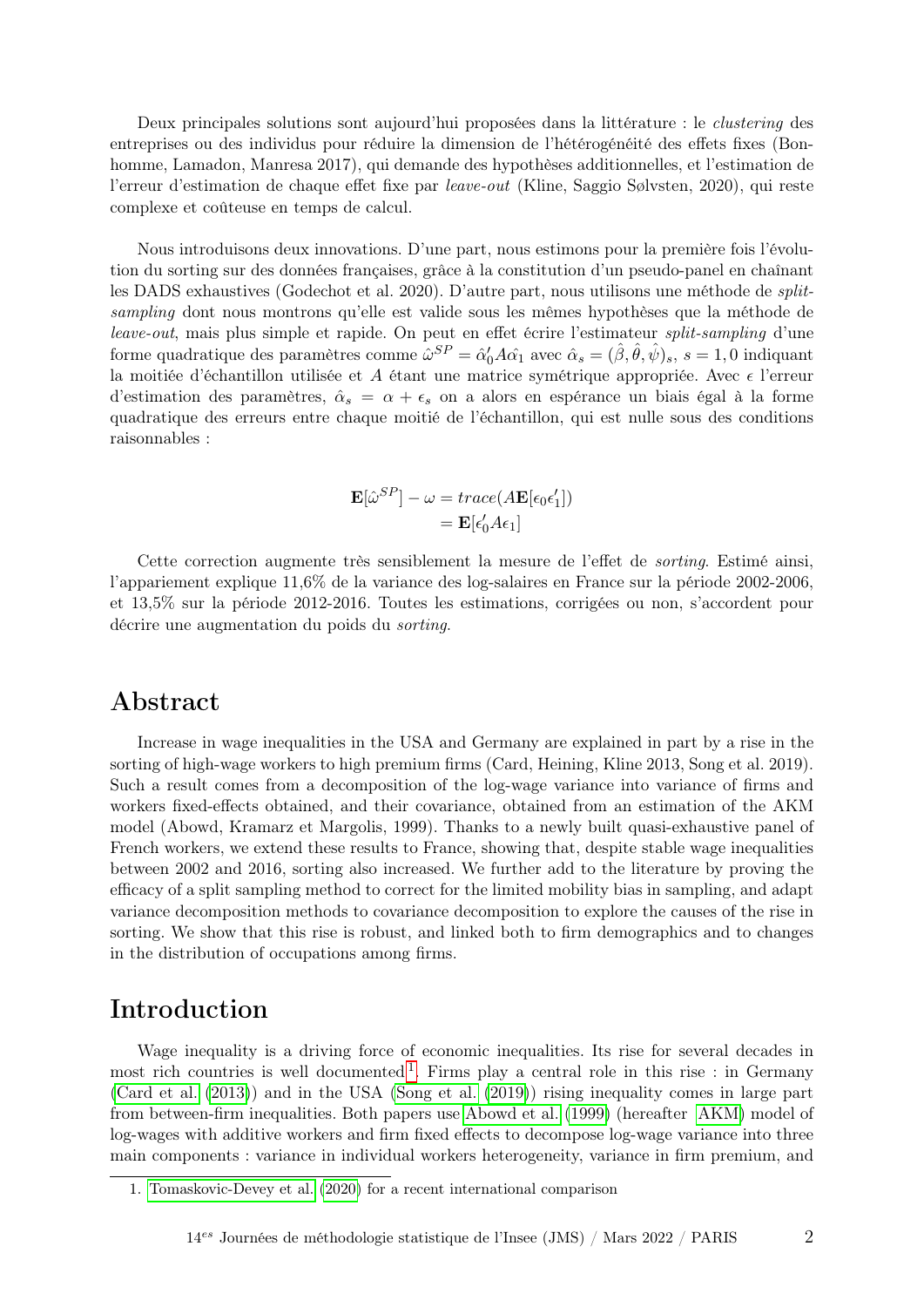covariance between the two, or sorting. In both cases, sorting explains a large share of the rise in wage inequalities. High-wage workers tend to work for high-wage firms, and increasingly so.

This paper provides a similar decomposition of log-wage variance and its evolution for France between 2002 and 2016, using a new dataset of almost exhaustive matched employers/employees wages for France, described first in [Godechot et al.](#page-16-2) [\(2020\)](#page-16-2). We show that sorting increased as in other countries. We further add to the literature in two main ways : we introduce and prove the efficacy of a split sampling method to correct for the limited mobility bias, and compare it to the [Bonhomme et al.](#page-15-2) [\(2019\)](#page-15-2) model estimates. We then introduce covariance decomposition to investigate the rise in sorting, and find it explained in great part by a change in the distribution of occupations between firms.

France is an interesting touchstone because it is often considered an exception : wage inequality there has been stable or decreasing on the last decades. [Bozio et al.](#page-15-3) [\(2020\)](#page-15-3) show that since the 1970's the redistributive effects of payroll taxation has regularly increased. Considered before tax, labour costs inequalities have increased in France at a comparable rate as in other countries. Regarding the rise in sorting also France is no exception, suggesting the same mechanisms raising inequalities elsewhere are also at work in France, only to be balanced by increasing redistribution. With a different focus, [Godechot et al.](#page-16-2) [\(2020\)](#page-16-2) measure work segregation based on wages in eleven countries and find it growing in most, including France.

The measure of sorting through [AKM](#page-15-1) models has however a well-known "limited mobility" bias described in [Abowd et al.](#page-15-4) [\(2004\)](#page-15-4), [Andrews et al.](#page-15-5) [\(2008\)](#page-15-5), and [Bonhomme et al.](#page-15-6) [\(2020\)](#page-15-6). This bias stems from the limited number of useful observations for each individual firm and worker parameters. Individual parameters estimations remain consistent, but the variance of the error term is underestimated. This bias on the quadratic forms of estimated parameters exists in all linear regression but is made worse by the low number of useful observations for some parameters. When a firm's fixed effect is overestimated, its employee's fixed effects will tend to be underestimated. The high estimation errors are correlated between parameters in complex ways dependent on the network structure [\(Jochmans and Weidner, 2019\)](#page-16-3). This directly affects the estimation of variance components, and it directly biases negatively the estimation of the correlation between firms and workers effects. Both [Card et al.](#page-15-0) [\(2013\)](#page-15-0) and [Song et al.](#page-16-0) [\(2019\)](#page-16-0) acknowledge this important bias in the measure of sorting, but expect it to be stable enough in time that it does not impact their dynamic results.

Several correction strategies are available. [Andrews et al.](#page-15-5) directly correct estimates with a bias correction factor derived from an estimate of the error term variance, with an hypothesis of homoscedasticity that is unrealistic because of the networked nature of the estimation error. [Borovičková and Shimer](#page-15-7) [\(2017\)](#page-15-7) model heterogeneity as random effects rather than fixed effects and find a much higher sorting that previous estimates, but while fixed effects models allow for further study of the distribution of this heterogenity, it is much more difficult with random effects models. [Bonhomme et al.](#page-15-2) [\(2019\)](#page-15-2) cluster firms based on the distance between their wage distributions, then estimate a wage model where workers' effects are treated as random effects. The clustering allow for richer models, including interaction and dynamic terms, at the price of the additional hypothesis that clusters are correctly identified. [Kline et al.](#page-16-4) leave-one-out strategy amounts to the bias correction factor method of [Andrews et al.](#page-15-5) compatible with heteroscedasticity, but is complex and computationally costly on large datasets. We use a much simpler split-sampling strategy by applying only one split to our data, rather than a leave-one-out method with as many splits as observations. Split-sampling has been used in similar settings by [Chanut](#page-15-8) [\(2018\)](#page-15-8), [Drenik et al.](#page-16-5) [\(2020\)](#page-16-5), [Goldschmidt and Schmieder](#page-16-6) [\(2017\)](#page-16-6), [Gerard et al.](#page-16-7) [\(2018\)](#page-16-7), and [Schoefer and Ziv](#page-16-8) [\(2021\)](#page-16-8). We add to these works by generalizing the idea and providing a proof. We also implement [Bonhomme et al.](#page-15-2) [\(2019\)](#page-15-2) cluster method (without random effects) and find the results coherent with split sampling. We also implement firm clustering with random effects to check for interaction and dynamic mobility patterns, and find these patterns to be of limited impact.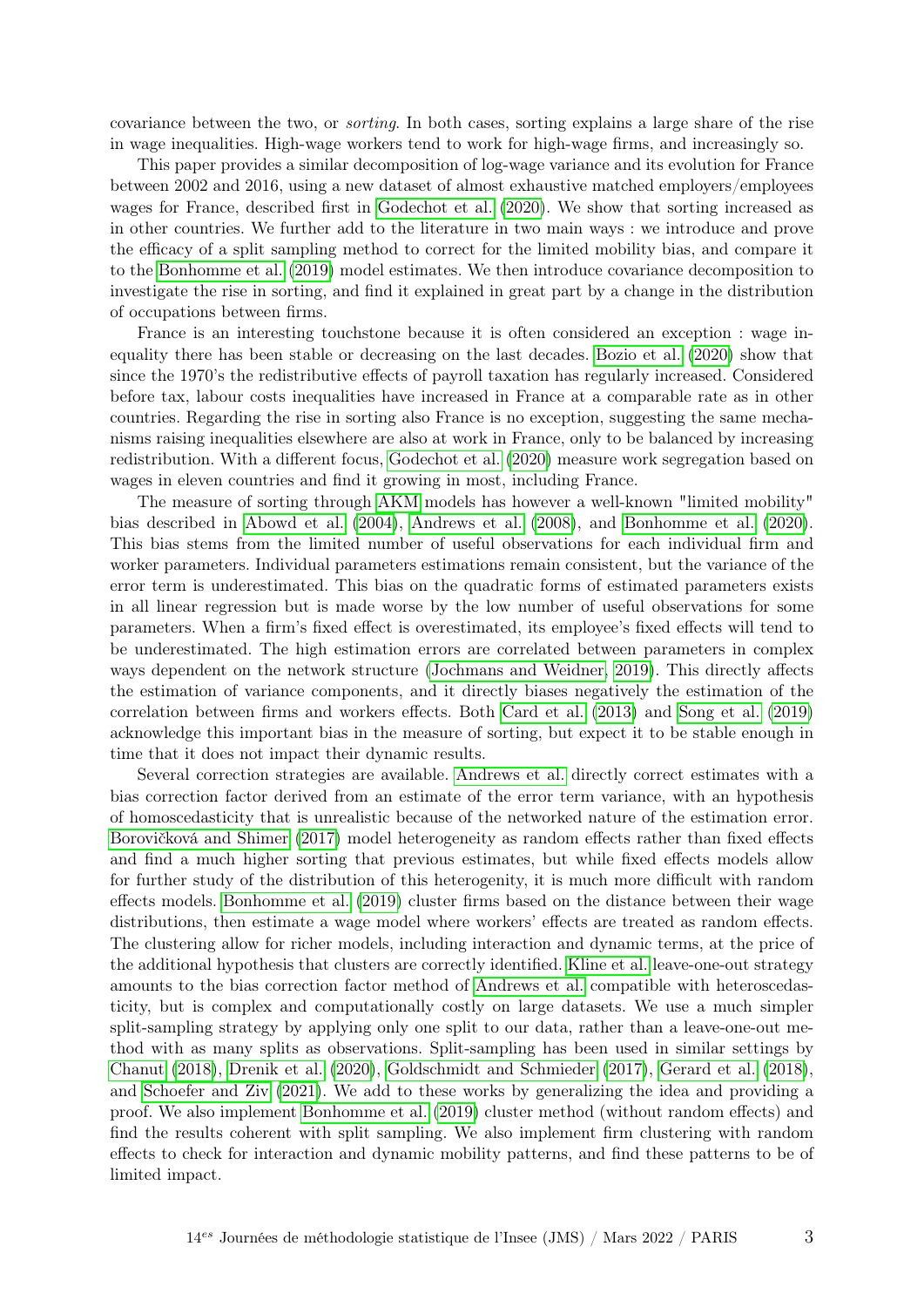Once the rise in sorting is robustly estimated, it remains to be explained. We regress the AKM-estimated firms and workers fixed effects on explanatory variables at the firm level (firm size, value added, share of women in the workforce, age distribution, occupation distribution) and use the estimated parameters to decompose the covariance in out first and last periods. We did not find precedent for this extension of variance decomposition. Our explanatory models of fixed effects, however, are limited by the information we have and likely victims of an omitted variable bias. We exploit the panel structure and add a new firm fixed effect (a meta fixed effect) in the regressions to account for firm selection in omitted variables correlated to our explanatory variables. We thus obtain a covariance decomposition that arguably reflects the impact on sorting of the shifts in firm sizes, shares of women, occupational distribution, etc. We find a central but complex role for occupations, as well as differentiated growth dynamics for firms depending on their role in sorting.

## 1 Data

#### 1.1 Building an exhaustive pseudo-panel

We use DADS data, exhaustive yearly files built from tax returns files by firms on their payrolled employees. The data is pseudonymous with an identifying code that changes every year, allowing for cross-section use of the file, but not for long panel use. Panel analysis on French matched employers / employees wage data are traditionally done on the "DADS panel" or "all wage-earners panel", which we dub here the "narrow panel". This panel is build on a sample of  $1/24$  before 2002 and  $1/12$  after, sampling the same individuals as a permanent demographic panel, allowing matching. The sampling also allows for additional data quality control and correction work that would be much heavier on the exhaustive data. This narrow panel was the basis for the original [AKM.](#page-15-1)

Since then, though, AKM models have been better estimated in countries where researchers have had access to exhaustive panel data : USA, Germany, Sweden, Austria, Italy, Norway, Denmark, etc. and for good reason. As in any estimation, the reduction and the sample size raises uncertainty, so that, for instance, firms in the narrow panel need to be roughly 12 times bigger to have their fixed effect estimated with the same precision as in the exhaustive data. Moreover, AKM estimation relies on mobile workers moving between firms, and is only possible conditional on the group of firms interconnected through such workers. Sampling drastically reduces the proportion of firms belonging to the main connected component, and further reinforces the selection effect of bigger and more connected firms in the estimation sample. All these problems translate into an even larger "limited mobility bias" for variance and sorting estimates.

Fortunately, each yearly DADS file is also a short panel, with most job variables given both for the year t as well as for the year  $t-1$ . A direct use of this data as short, two years panel data is possible, but this overlap also allows for matching between yearly files, based on common information (establishment ID, gender, number of hours, job duration in days, start and end dates of the job, municipality of work and residence, earnings and age) between year t of yearfile  $y-1$  and year t–1 of yearfile y. Between 2002 and 2016, matching gives a single match with 98% of the individuals. Matching misses include specific situations where all matching variables are identical for several individuals (such as higher education institutions for civil servants for instance), and rares instances of individual data modifications between one yearly file and the  $t-1$  values of the following year.

By construction, even if matching were perfect, employment spell before and after a total career interruption of more than a year cannot be connected to the same individual. Employees who are not matched either due to career interruption or to matching misses still are in the panel, but they appear under multiple ident numbers. We dub the resulting almost exhaustive pseudo panel the "wide panel".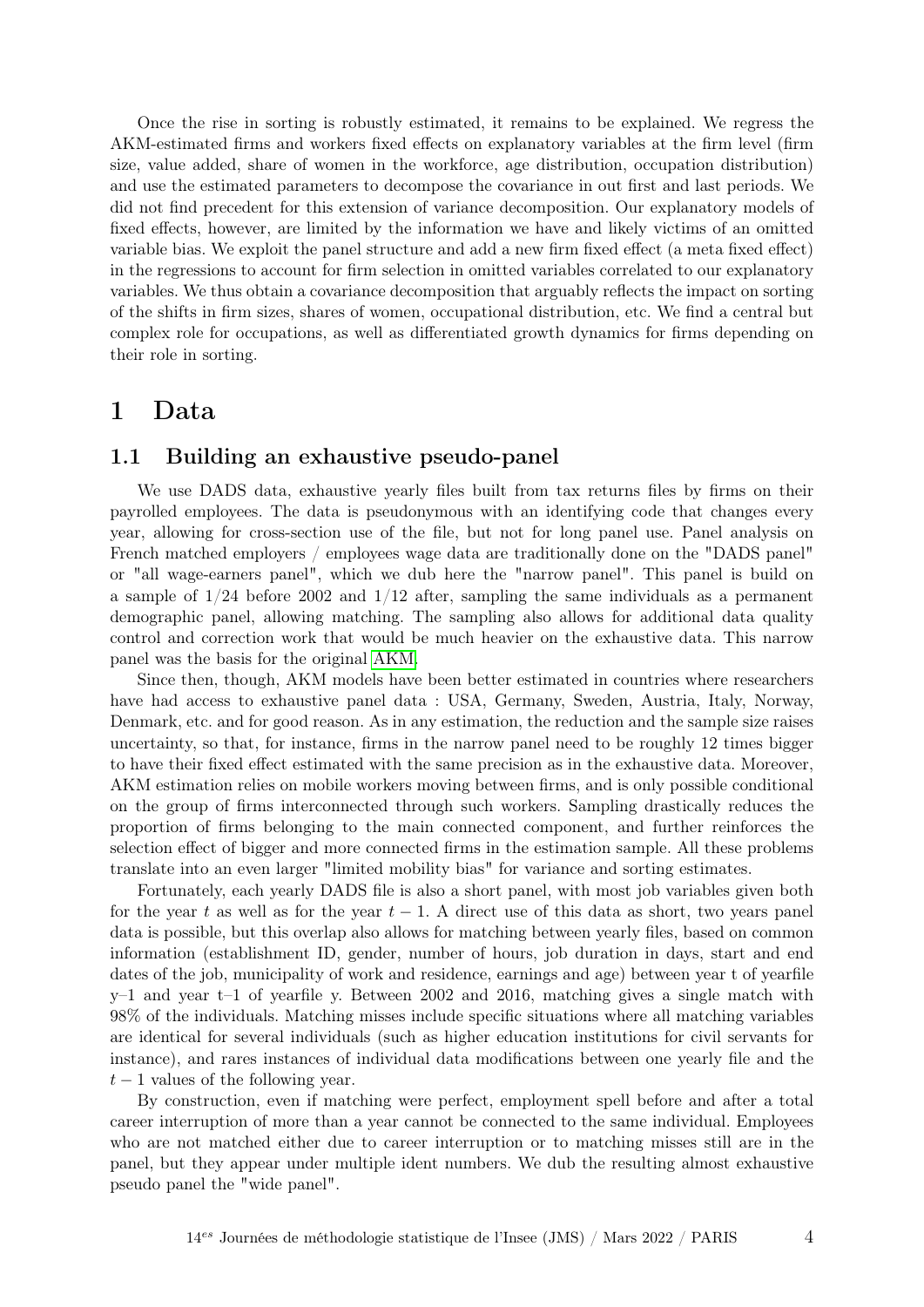This matching procedure is of no use before 2002. Up to 2001, the various jobs of a single individual were not linked, in the files, by a corresponding individual ident number. It is not possible to follow one workers through different employers, even in the course of one year. Matching is possible, but only for workers who kept the same job during the two years to be matched. Since estimation of AKM relies on the different wages a given individual can earn when working for different employers, it can not be done before 2002.

We nevertheless computed long term series on sorting from 1976 to 2016, relying on the small panel, where information on wages and careers is available since 1976, with some missing years (1981, 1983, 1990) and varying data quality.

We mobilize other data sources. Exhaustive firm financial data from administrative sources (FICUS/FARE files) matched to our wage files provide value-added per worker and total workforce, irrespective of the sample restriction we use. These variables are exploited in the covariance decomposition to explain the rise in sorting and prove valuable.

### 1.2 Sample restrictions

Following similar works, we exclude public workers, both for comparability and data quality reasons. We also restrict to ordinary jobs, excluding subsidized contracts, interns and apprenticeship. We include both men and women.

We divide the data in three five-years periods : 2002-2006, 2007-2011 and 2012-2016. Each observation consists in a worker / firm / year triplet, where each individual worker is associated with the firm from which she earned the most during the year (or, when equal, for which she worked the most). For simplicity, we sometimes call such observations a "wage", or a "job". Each worker can appear up to 5 times during each of the sample periods.

We have information about the number of hours worked, which is rare in this kind of data. Without it, it is common practice in the literature to set a minimal wage for inclusion and exclude women to reduce the risk of misidentifying part-time workers. We can avoid these exclusions. Consequently, our target variable of earnings is the log hourly wage. We restrain the sample to people employed for the full year, so as to limit the impact of annualized payments, and because for people with spells of unemployment or inactivity, the total annual number of hours worked (as well as the duration in days) is not entirely reliable and computation of hourly wage lacks precision<sup>[2](#page-4-0)</sup>. We further exclude jobs with hourly wage inferior to 80% of the legal minimum hourly wage for the corresponding year, or above 1000 times the minimum hourly wage, and observations with missing values for sex, age and employer. All restrictions are done after matching, when the wide panel is already constructed. They select specific observations but not individuals, who remain in the wide panel as long as they have been working during the year (or received unemployment benefits).

In our historical series computed on the small panel, work hours are not reliable before 1996, but job duration in days and an indicator variable for part-time jobs exist since 1976. In our long-term series we also compute sorting on the daily wage of full-time workers. The level is lower than hourly wage small panel sorting, but the trends are almost parallel for the post-1996 period where both are known. Other changes in variables in the 40 years period also preclude an exact reconstruction of the selection we choose on the wide panel, notably because the distinction between public and private sector is not consistent.

<span id="page-4-0"></span><sup>2.</sup> We found similar results when widening the selection to all individual whose main job during the year lasts more than 90 days. In this larger sample moreover, the connectivity is better and the limited mobility bias is reduced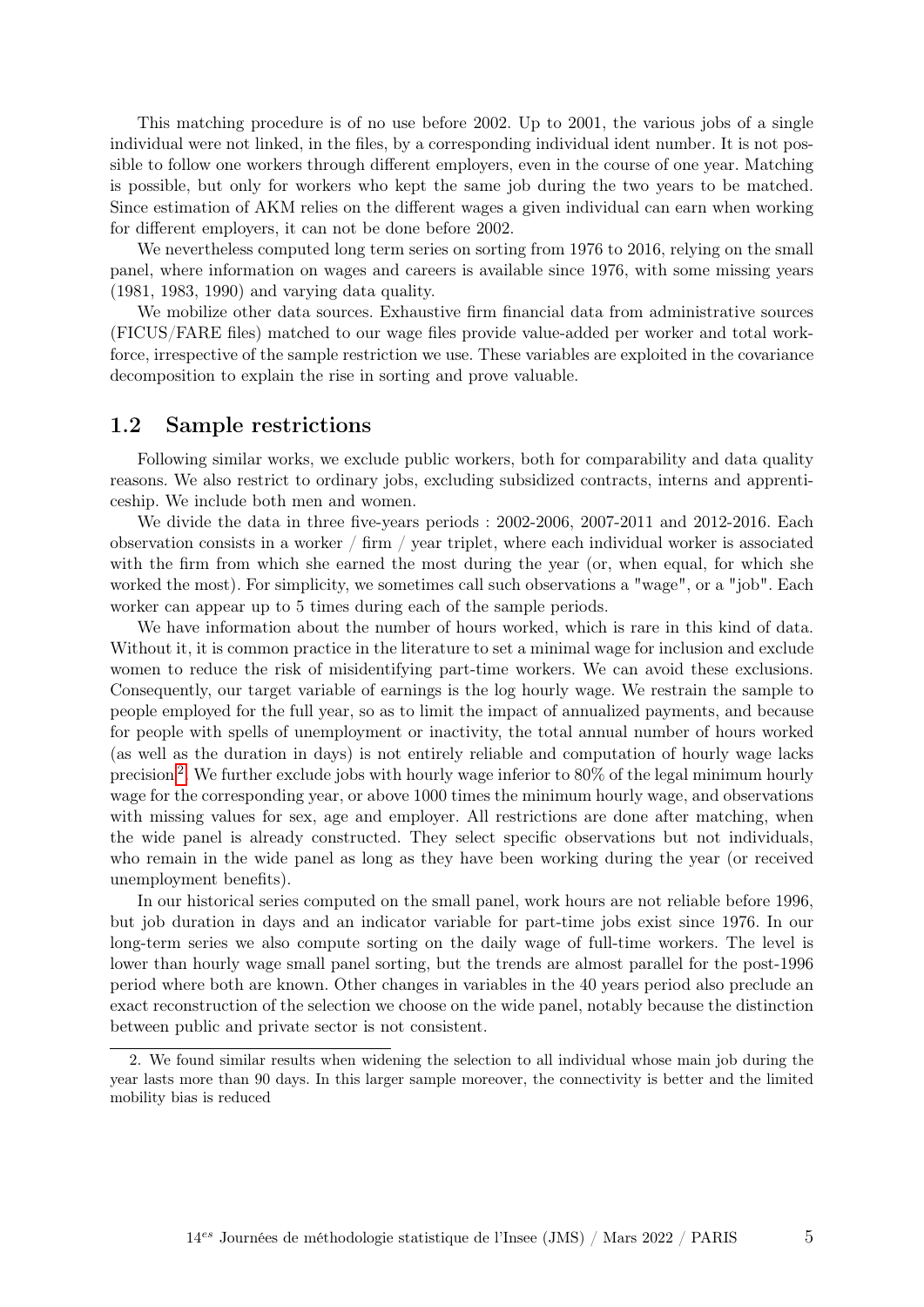# 2 Methodology

## 2.1 AKM model

We follow [AKM](#page-15-1) with an additive model of log-wages :

$$
y_{it} = \beta x_{it} + \theta_i + \psi_{j(i,t)} + u_{it}
$$
\n<sup>(1)</sup>

Here  $y_{it}$  is the logarithm of the hourly wage of worker  $i = 1, 2, ..., N$  during year  $t = 1, ..., T$ , demeaned by the average log-hourly wage for all workers during year t so that  $\bar{y}_t = 0^3$  $\bar{y}_t = 0^3$ . Timevarying covariates  $x_{it}$  are limited to age and age squared.  $\theta_i$  is the fixed effect of individual worker i, and  $\psi_i$  is the fixed effect of individual firm  $j = 1, 2..., J$ , both supposed constant in time for the duration of the panel, firm  $j(i, t)$  being the employer of worker i during year t.  $u_{it}$  is the idiosyncratic error term. We further note  $\mathbf{F} = (\mathbf{1}_{j=j(i,t)})$  the  $N^* \times J$  matrix of the bipartite graph of workers/firms connections through time, with  $N^* = NT$ .

This model rests on two notable hypothesis :

- No interaction effect between firm type and worker type : the fixed effects are additive (in the log-wage). We suppose the firm specific wage premium will be the same for all workers, men and women, young and old, skilled or not.
- Exogenous mobility : the residual term  $u_{it}$  has null expectation conditional on the variables  $x_{it}$ , i, t and j, as is classical, but also conditional on the matrix **F**. This means in particular that wages before or after a job change are on average the same as if there had been no job change.

Although both hypothesis can appear unrealistic and have been subjected to scrutiny, they seem to provide reasonable approximations. [Bonhomme et al.](#page-15-2) [\(2019\)](#page-15-2) build a model that allows for interaction and endogenous mobility and find only slight departures to the additive linear model. We replicate their model on our data and reach the same conclusion.

More recently and more generally, [De Chaisemartin and d'Haultfoeuille](#page-15-9) [\(2020\)](#page-15-9) show in a different context that heterogeneity in treatment effect can be a serious obstacle to correct identification of the average treatment effect. Their analysis does apply to the AKM setting, if one considers for instance each firm fixed effect as a treatment effect. In essence, the problem they describe stems from the fact that a treatment effect heterogeneity has no reason to be independent, or to have null covariance, with a model error term. In our case, fixed effects are hypothesized to be fixed, and deviations from these fixed effects go to the residual term. But the [De Chaisemartin and d'Haultfoeuille](#page-15-9) results indicates that AKM estimates might not be robust to a specification error in this regard. For instance, firm premiums might be sensitive to short term economic fluctuations, as well as workers propensity to change employer. In this case, estimated fixed effects might be systematically biased relative to the firm average premium. While [De Chaisemartin and d'Haultfoeuille](#page-15-9) propose a corrected estimator in their setting, and despite a rapidly growing literature, we are not aware of a generalization of the fix to the AKM setting. [de Chaisemartin and D'Haultfoeuille](#page-16-9) [\(2022\)](#page-16-9) for instance provide a fix in the case of multiple treatments only when such treatments overlap. In our setting, workers do not have multiple employers at the same time. [Engbom et al.](#page-16-10) [\(2022\)](#page-16-10) and [Lachowska et al.](#page-16-11) [\(2020\)](#page-16-11) provide some reassurance. They estimate a derived version of AKM models where firm fixed effects are interacted with years, and find these yearly fixed effects to be highly correlated in time for each firm. Moreover, even if the fluctuations in yearly firm fixed effects are correlated, their results do not depart much from the AKM results, suggesting this kind of heterogeneity, at least, may not have too strong an impact.

<span id="page-5-0"></span><sup>3.</sup> We also checked with a model inspired by [Card et al.](#page-15-10) [\(2018\)](#page-15-10), where log-wages are not centered, years are right-hand explanatory variables and age is included as a cubic polynomial constrained to be flat at 40 to avoid colinearity. Results are robust to this change in specification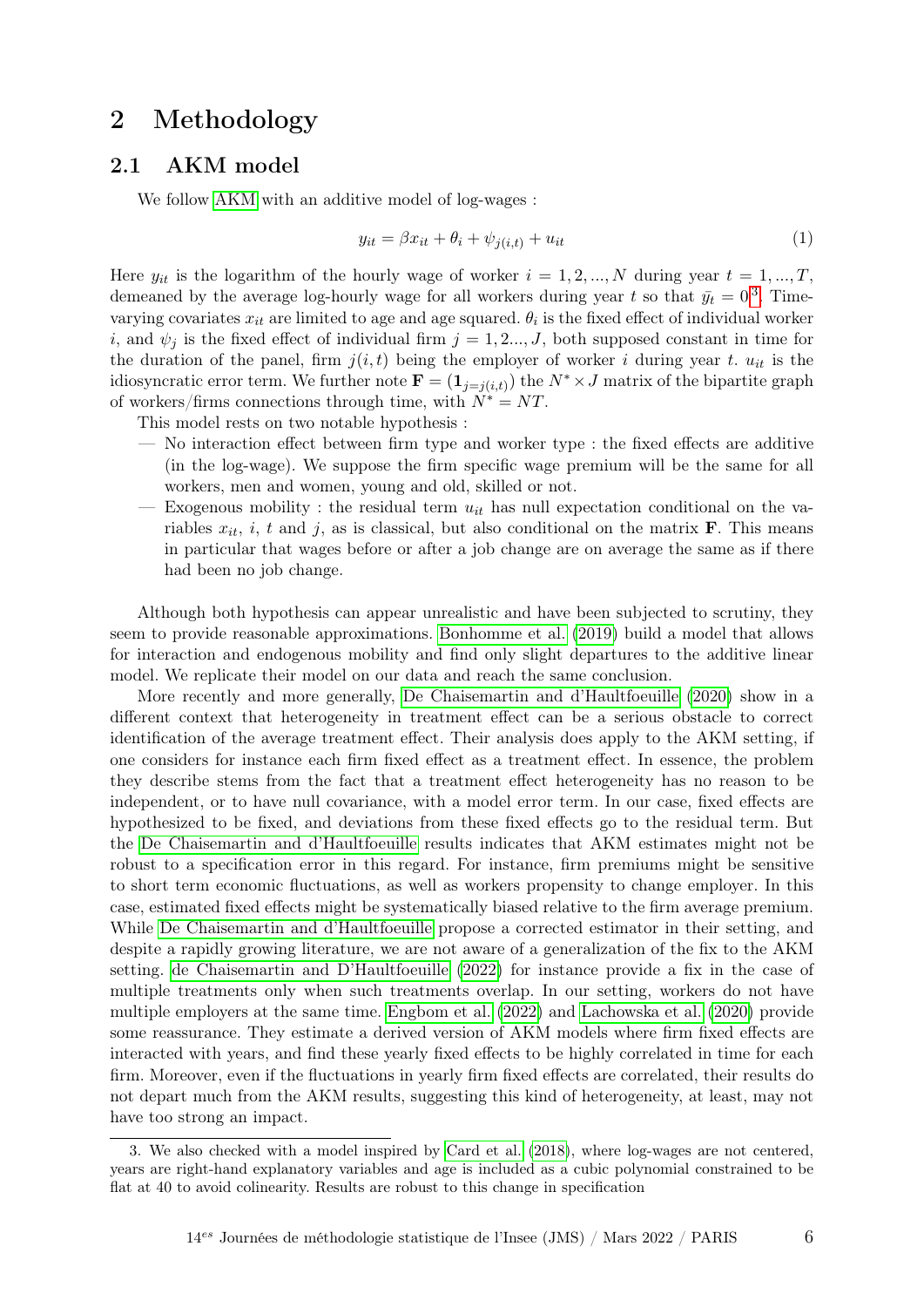### 2.2 Log-wage variance decomposition

Following [Card et al.](#page-15-0) [\(2013\)](#page-15-0) and [Song et al.](#page-16-0) [\(2019\)](#page-16-0), we take  $V(y) = Var(y_{it})$  as a measure of wage inequalities and observe its evolution through 3 five-years periods : 2002-2006, 2007-2011 and 2012-2006. Ignoring for simplicity of exposition the time-varying workers variables  $x_{it}$ , we can describe for each period a decomposition of  $V(y)$  as a sum of the estimated variances of  $\theta$ ,  $\psi$ , u, and their respective covariances :

<span id="page-6-1"></span>
$$
V(y) = V(\theta) + V(\psi) + V(u) + 2Cov(\theta, \psi)
$$
\n<sup>(2)</sup>

[Song et al.](#page-16-0) further distinguishe within-firms and between-firms components of wage variance, and extend the classic variance decomposition to :

<span id="page-6-2"></span>
$$
V(y) = \underbrace{V(\bar{y}_j)}_{\text{Between-firm component}} + \underbrace{\sum_{j} m_j \times V(y_i | i \in j)}_{\text{Within-firm component}}
$$
(3)  

$$
V(y) = \underbrace{V(\psi) + 2Cov(\bar{\theta}_j, \psi) + V(\bar{\theta}_j)}_{\text{Between-firm component}} + \underbrace{V(\theta_i - \bar{\theta}_j) + V(u)}_{\text{Without}}
$$
(4)

With  $\bar{y}_j = \bar{y}_{j(i,t)}$  and  $\bar{\theta}_j = \bar{\theta}_{j(i,t)}$  the respective expectations on i, t in firm j. By hypothesis the analogous  $\bar{u}_j$  is equal to 0. Moments of the distribution of firm variables are weighted by the number of observations per firm  $m_i$ . Our interest lies first with the evolution of the sorting component of this decomposition,  $Cov(\theta, \phi)$ , which is by construction entirely contained in the between-firm component of wage variance.

### 2.3 Limited mobility bias

We follow [Kline et al.](#page-16-4) [\(2020\)](#page-16-4) for the description of this bias. They provide a simple framework that neatly generalizes on any quadratic form of the estimated parameters. We start with a simplified notation of our linear model :

$$
y_i = z_i' \alpha + u_i \tag{5}
$$

With  $\alpha = (\beta, \theta, \psi)$  our parameter vector of length  $k = 2 + N + J$  and  $z_i$  the non-random regressors vector of the (worker \* year) i's observation characteristics, including the indicator vector for worker and firm. We note  $S_{zz} = \sum_{i=1}^{N^*} z_i z_i'$  the design matrix (with full rank when we limit the sample to the main connected set). Our objects of interest are (weighted) variances and covariances of parts of the  $\alpha$  vector and can be described as quadratic forms  $\omega = \alpha' A \alpha$  for a chosen symetric matrix  $A \in \mathbf{R}^{k \times k}$ . We can choose A so as to compute the quantities studied here  $4$ .

Our naive plug-in estimator for  $\omega$  is thus  $\hat{\omega}^{PI} = \hat{\alpha}' A \hat{\alpha}$  with  $\hat{\alpha}$  an OLS estimate  $\hat{\alpha}$  =  $S_{zz}^{-1} \sum_{i=1}^{N^*} z_i y_i = \alpha + S_{zz}^{-1} \sum_{i=1}^{N^*} z_i u_i$ . The estimation error in  $\hat{\alpha}$  will result in a systematic bias in  $\hat{\omega}^{PI}$  equal to a linear combination of the unknown and possibly heteroscedastic variances  $\sigma_i^2$  of the error terms  $u_i$ . From classic results on quadratic forms, [Kline et al.](#page-16-4) deduce :

$$
\mathbf{E}[\hat{\omega}^{PI}] - \omega = trace(A\mathbf{V}[\hat{\alpha}]) = \sum_{i=1}^{N^*} B_{ii} \sigma_i^2
$$
 (6)

<span id="page-6-0"></span><sup>4.</sup> For instance, var(WFE) is computed with a matrix A filled with 0 except for the  $N \times N$  square corresponding to the N WFE estimates of the parameter vector, which we fill with a generic term  $-1/N$ and a diagonal term  $1 - 1/N$ . Covariances objects are built with analogous matrices, with for instance a  $1 - m_j/N$  term for the  $(2 + i, 2 + N + j)$  and  $(2 + N + j, 2 + i)$  positions in the matrix if the worker i is in firm j and a generic  $-m_j/N$  term if the worker i is not working in firm j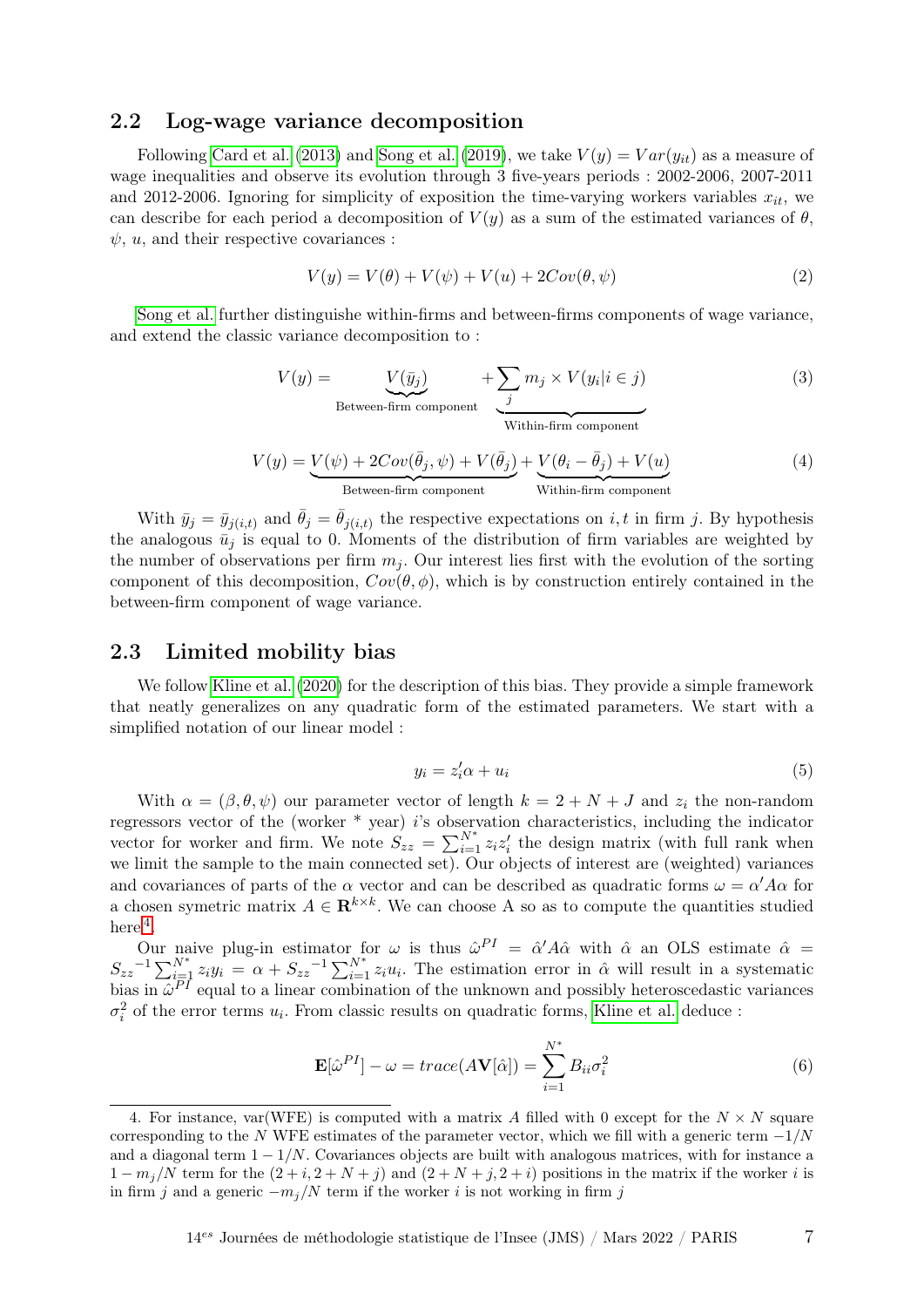With  $B_{ii} = z_i' S_{zz}^{-1} A S_{zz}^{-1} z_i$  representing the influence of each (squared) error term on the plugin estimator. This bias exists for all linear models, but usually for a small parameter dimension  $k$ the  $S^{-2}$  term insures relatively fast convergence. Here however k is large, and so is, potentially,  $B_{ii}$ . Moreover the complex structure of the design matrix, reflecting the complex network of worker / firm connections, is present both in matrices S and A when computing  $cov(\theta, \psi)$ , leaving way to even stronger bias.

This expression for the bias points to an obvious correction strategy : estimating the  $\sigma_i^2$ error terms, and thus the bias itself. This can be done with a leave-one-out strategy that is computationally costly, adding a factor of the order  $N^* = NT$  to the computation. [Kline et al.](#page-16-4) provide a more tractable estimation method through a high number of random projections (in the hundreds). [Bonhomme et al.](#page-15-6) [\(2020\)](#page-15-6) still finds the method demanding and further approximate it, though they worry the succession of approximate estimations (with those usual in AKM models) might have consequences that are not well understood.

We favour a split-sampling strategy that only demands two estimations on two half-samples, at worst doubling computing time.

We also implemented [Bonhomme et al.](#page-15-11) [\(2017\)](#page-15-11) and [Bonhomme et al.](#page-15-2) [\(2019\)](#page-15-2) strategies in two ways. First, we ran a firm-clustering algorithm with 10 clusters before estimating AKM on firm clusters (rather than individual firms), with the hypothesis that firms fixed effects are discretely distributed with a small number of values. The mobility network between clusters is very dense and each cluster's fixed effect estimate has very low variance, thus correcting the limited mobility bias. The clustering algorithm is a kmeans clustering based on quantiles of the wage distribution, as the identification of clusters can not rely on firm mean wage and must use higher moments of the distribution of wages. Even so, it remains plausible that the segregation of workers could bias the clustering, with firms being clustered based on some combination of their own fixed effects and their average workers' fixed effects. An AKM estimation following this procedure would then show higher sorting, and lower cluster effect variance, than is really the case. [Bonhomme et al.](#page-15-2) [\(2019\)](#page-15-2) aknowledge the risk and provide in-depth robustness analysis that suggests it is of limited impact in practice.

Second, we followed [Bonhomme et al.](#page-15-2) [\(2019\)](#page-15-2) in estimating random effects for workers to allow for interactions between workers' types and firm clusters in the model of wages. Similarly to their results, we found limited signs of interaction between firm clusters and workers types : higher wages firms tend to give higher premiums to higher types workers than to other workers. The overall weight of these interactions appears limited however.

## 2.4 Bias correction with split-sampling estimation of quadratic forms

For exposition, we first suppose that observations are randomly split in two half samples, and that each sample retains the same connectivity as the full sample. Our split-sampling plug-in estimator for the quadratic form  $\omega$  becomes  $\hat{\omega}^{SP} = \hat{\alpha}'_0 A \hat{\alpha}_1$  with  $\hat{\alpha}_s$  an OLS estimate in the sample  $I_s$ ,  $s = 0, 1$  of size  $N_s$ :  $\hat{\alpha}_s = S_{zz,s}^{-1} \sum_{i \in s}^{N_s} z_i y_i = \alpha + S_{zz,s}^{-1} \sum_{i \in s}^{N_s} z_i u_i$  that we can express as  $\hat{\alpha}_s = \alpha + \epsilon_s$ . We calculate the bias by expressing a scalar as the trace of a (1,1) matrix, as in the classic demonstration on the expectation of quadratic forms

$$
\mathbf{E}[\hat{\omega}^{SP}] = \mathbf{E}[\hat{\alpha}'_0 A \hat{\alpha}_1] = \mathbf{E}[trace(\hat{\alpha}'_0 A \hat{\alpha}_1)]
$$
  
\n
$$
= \mathbf{E}[trace((A\hat{\alpha}_0)'\hat{\alpha}_1)]
$$
by symmetry of A  
\n
$$
= \mathbf{E}[trace(A\hat{\alpha}_0\hat{\alpha}_1)']
$$
by property of trace()  
\n
$$
= trace(A\mathbf{E}[\hat{\alpha}_1\hat{\alpha}_0'])
$$

We further have :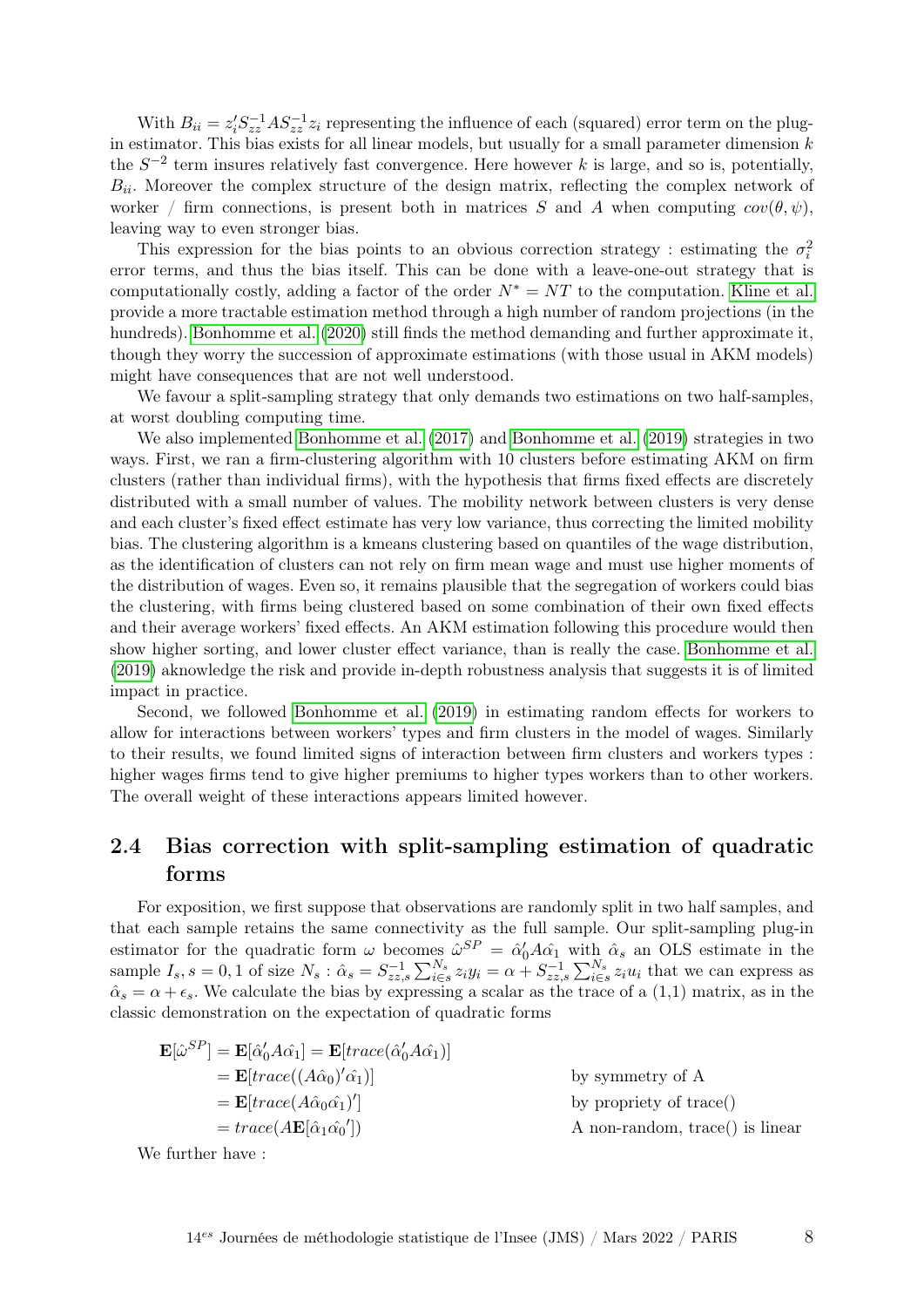$$
\mathbf{E}[\hat{\alpha}_1 \hat{\alpha_0}'] = \mathbf{E}[(\alpha + \epsilon_1)(\alpha + \epsilon_0)']
$$
  
=  $\alpha \alpha' + \mathbf{E}[\epsilon_1 \epsilon'_0]$ 

And :

 $trace(A\alpha\alpha')=\omega$ 

The bias is thus equal to :

$$
\mathbf{E}[\hat{\omega}^{SP}] - \omega = trace(A\mathbf{E}[(S_{zz,1}^{-1}\sum_{i \in I_1}^{N_1} z_i u_i)(S_{zz,0}^{-1}\sum_{j \in I_0}^{N_0} z_j u_j)'])
$$
  

$$
\mathbf{E}[\hat{\omega}^{SP}] - \omega = trace(A\mathbf{E}[(S_{zz,1}^{-1}\sum_{i \in I_1}^{N_1} u_i z_i)(S_{zz,0}^{-1}\sum_{j \in I_0}^{N_0} u_j z_j)'])
$$
  

$$
= trace(AS_{zz,1}^{-1}\mathbf{E}[(\sum_{i \in I_1}^{N_1} u_i z_i)(\sum_{j \in I_0}^{N_0} u_j z_j)'](S_{zz,0}^{-1})')
$$
  
matrix  $(b_{lm})$ 

with generic term :

$$
b_{lm} = \sum_{i \in I_1}^{N_1} u_i z_{l,i} \sum_{j \in I_0}^{N_0} u_j z_{m,j}
$$

This term has null expectation under mild conditions : 1. null conditional expectation  $\mathbf{E}[u|z] =$ 0 and 2. independence of  $u_i, i \in I_1$  and  $u_j, j \in I_0$ . If the variance-covariance matrix of u is diagonal, the bias disappears whatever the matrices A and  $S_i$  might be. The second condition might be violated, if for instance  $u_i$  are correlated for different years of the same employer / employee pair, which is likely. Of course there is a cost in increased uncertainty coming from the reduced effective sample size  $(S_{zz,s}$  has half the observations of  $S_{zz}$ ). With our data, we observe that this uncertainty is small compared to the size of the bias reduction effect. One can reduce this uncertainty by repeatedly estimating the quadratic form through split-sampling and averaging the results. The procedure reaches arbitrary precision, only limited by the computational cost. On the small sample, we show the average of 20 split-sampling procedures (40 estimates) and the corresponding 95% confidence interval showing the size of the remaining sampling uncertainty.

The main limitation of split sampling is the impact of the split on the bipartite graph and its main connected set, and the sample-splitting strategy has to be considered in this regard. In each split sample, the main connected set is smaller than in the original sample and both are distinct, so that the common sample of workers and firms belonging to the main connected set in both split samples is reduced, and so is the corresponding parameter vector of individual effects.

The most simple split strategy is a direct random split of observations in two equally sized samples. By balancing the sampling by worker, splitting for each worker the periods of observation, one increases the odds that each worker is present in both samples' main connected set. We dub this method "period splitting". On the contrary, by splitting individuals rather than observations, one increases the connectivity in each set (because individual careers are kept intact), but each worker's fixed effect is estimated only once : one looses the capacity to correct the  $var(WFE)$  quadratic form through split sampling. If this splitting of individuals is balanced by firm, it increases the odds that each firm's fixed effect is estimated in each sample. We dub this method "firm splitting"<sup>[5](#page-8-0)</sup>.

<span id="page-8-0"></span><sup>5.</sup> [Chanut](#page-15-8) [\(2018\)](#page-15-8) provides an analysis of this split sampling strategy to correct the limited mobility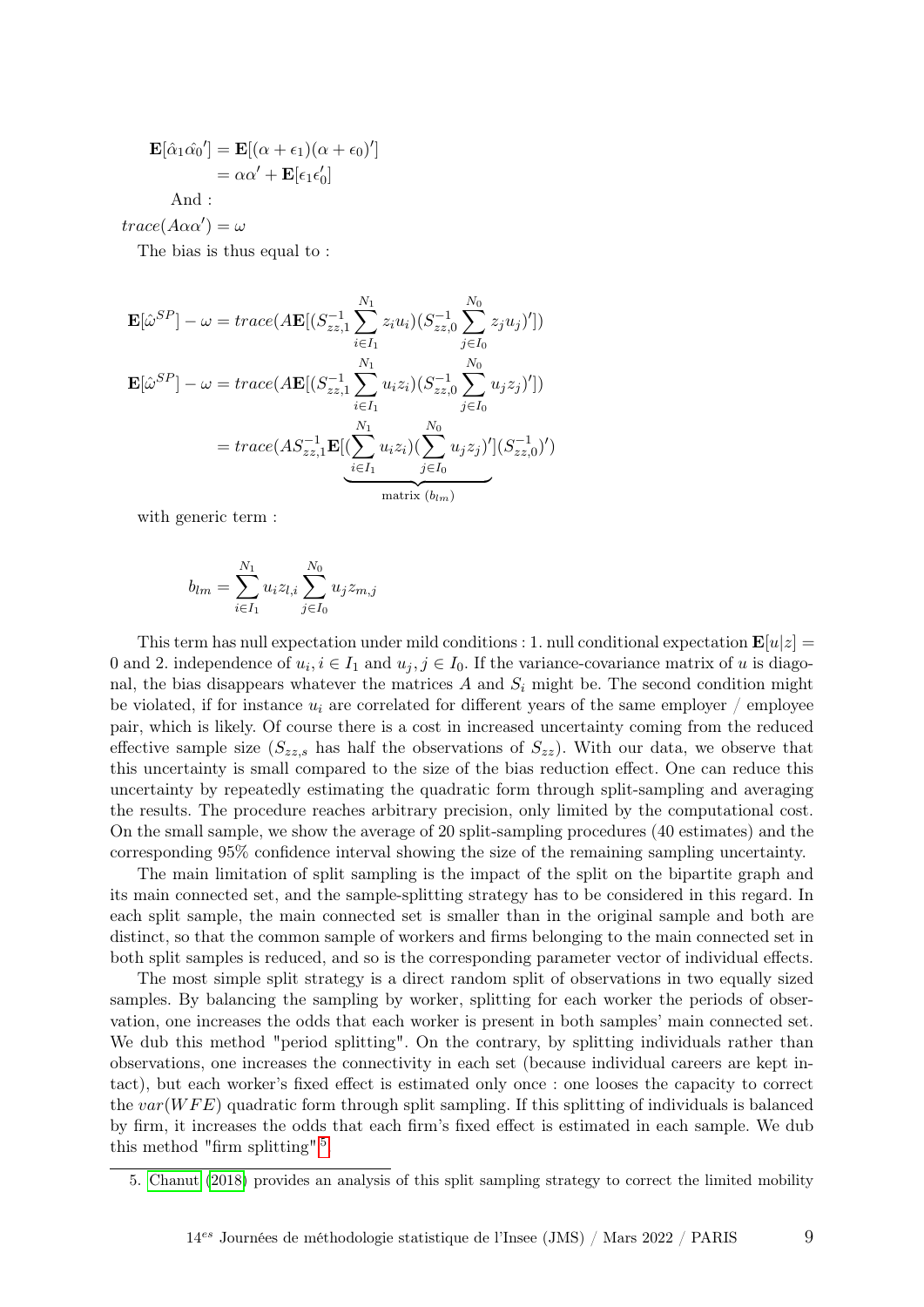Period splitting might not completely correct the limited mobility bias for the reason mentioned above : it is likely that  $u_i$  are correlated for several observations of the same employer / employee pair. This problem is attenuated by the specifics of our setting. Because we keep only observations with full year jobs, movers are generally observed only four years or less among the five in the panel. It is unlikely that after the random split of these observations, an individual worker would remain a mover in both samples. Because the estimation relies exclusively on movers, a given individual residuals would generally not be correlated to errors on both sides of the split. Still, by keeping all observations of one individual on one side of the split, the firm splitting method avoids entirely this drawback. Consequently, we favor firm splitting to compute a debiased sorting effect, but use period splitting to compute the complete variance decomposition.

## 2.5 Explaining the rise in sorting through covariance decomposition

#### Decomposition of the covariance

Covariance decomposition is similar to variance decomposition. Say we want to understand the links between this covariance and k other variables  $X = (X_1, ..., X_j, ..., X_k)$ , such as sex, occupation, etc. Start with a general formula derived from the definition of covariance :

$$
Cov(WFE, FFE) = \mathbf{E}[Cov(WFE, FFE|X)] + Cov[\mathbf{E}(WFE|X), \mathbf{E}(FFE|X)] \tag{7}
$$

The first term is the "unexplained" (by  $X$ ) covariance, the second term the "explained" covariance. When  $k > 1$ , the interpretation of the explained term decomposition draws on the interactions between the variables. Empirical estimation is straightforward for categorical explanatory variables, but more challenging for continuous variables : one has to approximate the  $\mathbf{E}(FFE|X)$ ,  $\mathbf{E}(WFE|X)$  and  $Cov(WFE, FFE|X)$  functions of X. We implement the decomposition at the firm level, where any categorical variable at the worker level (such as sex) becomes a quantitative variable or variables at the firm level (such as the share of women in the workforce).

Linear models are natural choice. Let's assume that :

$$
WFE = \alpha_w + X\beta_w + \epsilon_w
$$
  
 
$$
FFE = \alpha_f + X\beta_f + \epsilon_f
$$

With  $Cov(\epsilon_w, X) = Cov(\epsilon_f, X) = 0$ . The covariance can then be decomposed as :

$$
Cov(WFE, FFE) = Cov(X\beta_w + \epsilon_w, X\beta_f + \epsilon_f)
$$
  
= 
$$
\underbrace{Cov(X\beta_w, X\beta_f)}_{\text{Explained cov}} + \underbrace{Cov(\epsilon_w, \epsilon_f)}_{\text{Unexplained cov}} + \underbrace{Cov(X\beta_w, \epsilon_f) + Cov(\epsilon_w, X\beta_f)}_{\text{Equals 0}}
$$

The sample covariance can be computed as an empirical mean.  $WFE$  and  $FFE$  are centered in the sample. We further assume  $X'X$  is invertible and define  $\tilde{X} = (X'X)^{-1}X'$  so that  $\hat{\beta}_w = \tilde{X}W$ 

bias. He describes a way to compute such a split, uses this method on the French narrow panel and shows, on a toy example, that it succeeds in correcting the bias.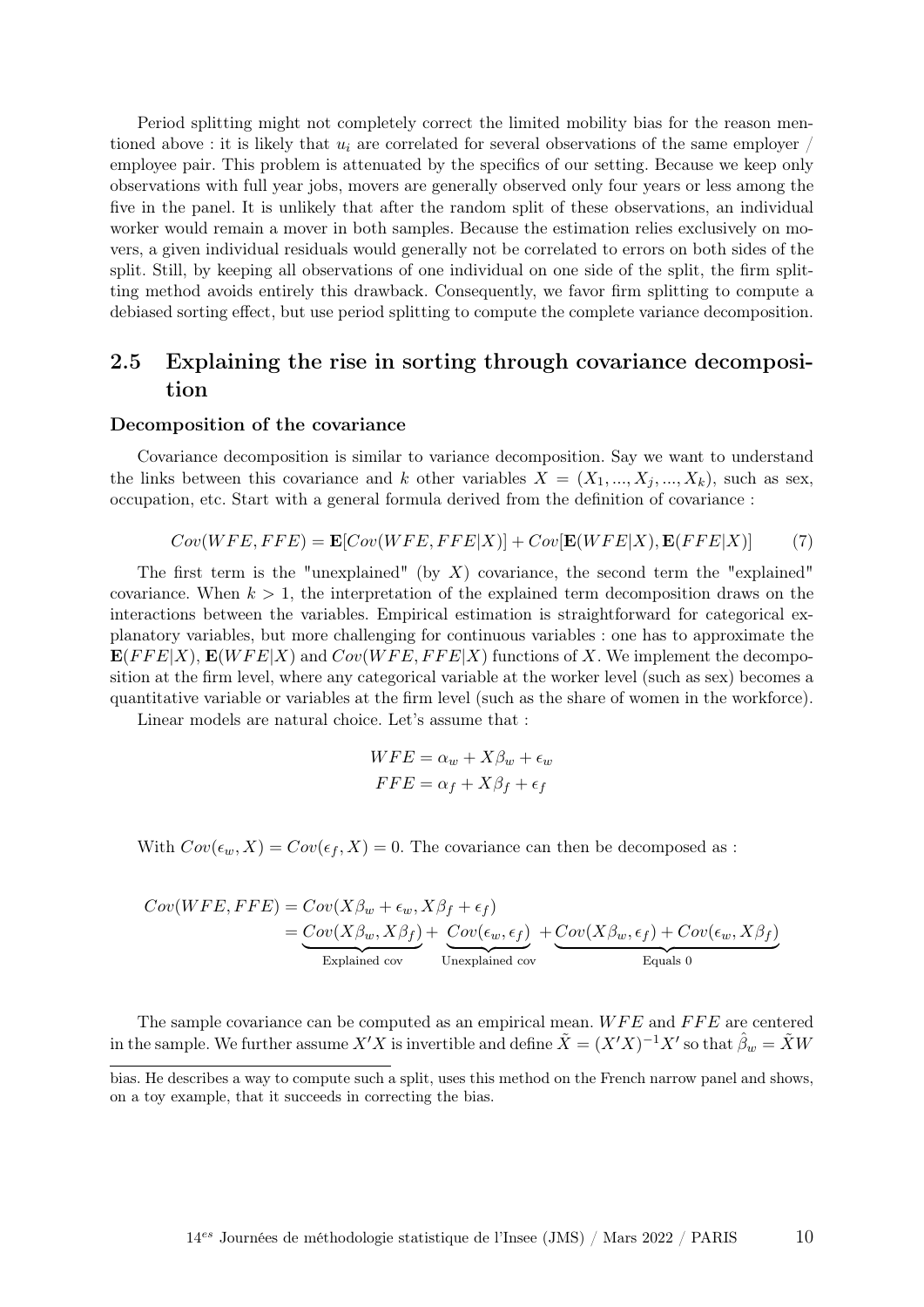and 
$$
\hat{\beta}_f = \tilde{X}F
$$
.  
\n
$$
\widehat{Cov}(WFE, FFE) = 1/n \sum_{i} WFE_i FFE_i
$$
\n
$$
= 1/n \sum_{i} \underbrace{\hat{\beta}_f (X_i - \overline{X})(X_i - \overline{X})' \hat{\beta}_w}_{\text{Explained}} + \underbrace{\hat{\epsilon}_{f,i} \hat{\epsilon}_{w,i}}_{\text{Unexplained}} + \underbrace{(X_i - \overline{X})' (\hat{\beta}_f \hat{\epsilon}_{w,i} + \hat{\beta}_w \hat{\epsilon}_{f,i})}_{\text{0 in expectation}}
$$
\n(8)

(9)

#### <span id="page-10-0"></span>Using the decomposition to understand the evolution of sorting

We have two additional requirements for the decomposition of covariance to help us understand the dynamics of sorting. First, it must be used to compare covariance between two periods. Second, the explanatory variables need have a plausible causal interpretation. We develop a new idea. Consider firms  $j$ : we pool estimates for period 1 and 3 together, weight by the number of workers' observations per firm and period, and build firm level explanatory variables. We can regress worker fixed effects and firm fixed effects on :

$$
WFE_{jt} = \alpha_w + W_j + \beta_w * X_{jt} + \epsilon_{jt}
$$
  
\n
$$
FFE_{jt} = \alpha_f + F_j + \beta_f * X_{jt} + \omega_{jt}
$$

where  $W_j$  and  $F_j$  capture "meta" firm fixed effects in both regressions, respectively, to account for selection in unobservables. In these regressions, the  $\beta$  parameters capture the link for a given firm between a change in, say the size of a firm between period 1 and 3, and the change in the firm's fixed effect and the firm's average worker fixed effect, respectively. We then consider each period independently.

We can decompose covariance for period 1:

$$
Cov(WFE_1, FFE_1) = Cov(\alpha_w + W_1 + \beta_w * X_1 + \epsilon_1, \alpha_f + F_1 + \beta_f * X_1 + \omega_1) =
$$
  

$$
Cov(W_1, F_1) + Cov(W_1, \beta_f * X_1) + Cov(W_1, \omega_1) +
$$
  

$$
Cov(\beta_w * X_1, F_1) + Cov(\beta_w * X_1, \beta_f * X_1) + Cov(\beta_w * X_1, \omega_1) +
$$
  

$$
Cov(\epsilon_1, F_1) + Cov(\epsilon_1, \beta_f * X_1) + Cov(\epsilon_1, \omega_1)
$$

We can write the same for period 3. It follows that the difference in the covariance between period 3 and 1 can be expressed as the difference between the 9 components. How does one understand this decomposition ? Beginning with the terms in bold, the "diagonal" terms when the decomposition is shown in matrix form, we have the direct effects of selection (of firms), covariates and residuals. Here, because we estimate on both periods and then decompose on each period separately, the residual do not disappear. The first diagonal term represents pure selection : the population of firms in the first period might have a stronger, or weaker, covariance between  $W_i$  and  $F_j$  than firms in the last period. This selection is driven by singleton firms (firms observed only in the first or last period) but also by a change in firm size (and hence weights). The diagonal residual term reflects systematic changes in unobservables between the to periods. Finally the second diagonal term, between covariates, can itself be decomposed by covariate into diagonal and interaction terms. The diagonal terms reflect the variance of the explanatory variable (in each period), multiplied by the product of the parameters  $\beta$  in each regression. The interaction terms similarly are the product of the covariance of the two variables (in each period) multiplied by the product of their respective parameters.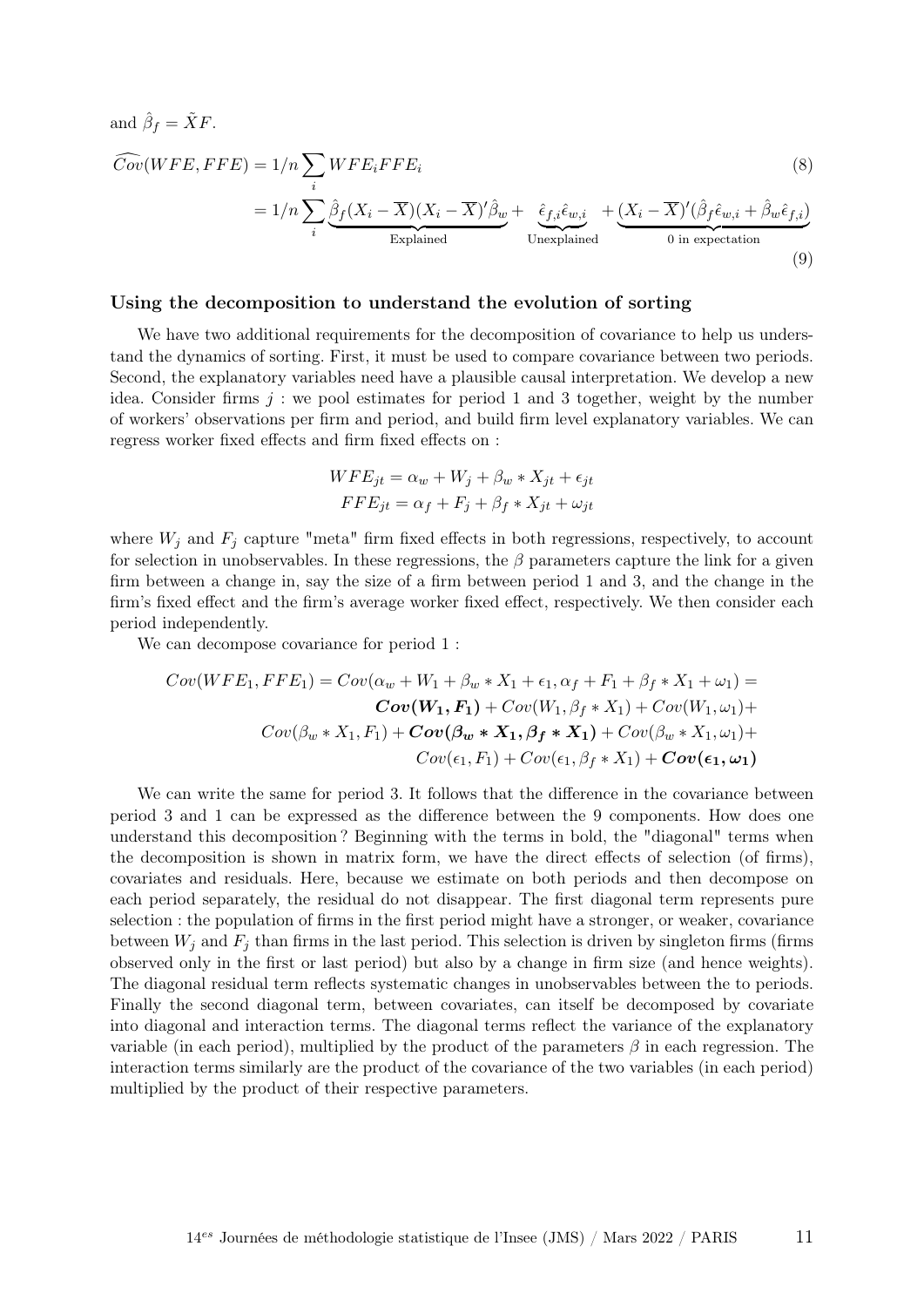# 3 Results

## 3.1 A robust rise in sorting

In table [1,](#page-12-0) these two decompositions [2](#page-6-1) and [4](#page-6-2) are applied to our three periods, where WFE and FFE stand for "workers fixed effects" and "firms fixed effects". We use the classic [AKM](#page-15-1) estimates of  $\theta$  and  $\psi$  fixed effects as our baseline estimates, before applying any of the corrections discussed above. Overall wage inequalities in the private sector, measured as log-hourly wage variance, went down slightly between 2002 and 2016 in France. The decomposition of the variance shows that while the within-firm log-hourly wage variance was also diminishing, between-firm wage inequalities rose during the same period. They accounted for 42% of total log-hourly wage variance in 2002-2006, and  $48\%$  in 2012-2016. Log-hourly wage variance was lower by  $3.7\%$ in the third period compared to the first : within-firm inequalities accounted for 204% of this evolution, and between-firm inequalities for -104%. France's diminishing wages inequalities during the period are atypical among developed countries, but the rise of between-firm wage inequalities matches the results of [Song et al..](#page-16-0) for the US from 1978 to 2013. It suggests that the same mechanisms that associate firm dynamics and growing wage inequalities in most rich countries operate in France.

This rise is robust to the various checks we conducted, most notably to the correction of the limited mobility bias, which appear very important, even when restricting to firms with more than 20 observations per year. All results are presented in figure [1.](#page-13-0) The lowest curve shows uncorrected sorting as measured on the small panel, the very data used in the original [Abowd](#page-15-1) [et al.](#page-15-1) [\(1999\)](#page-15-1) paper, but for subsequent years.

The intensity of the rise is lower in corrected estimates, suggesting the limited mobility bias decreased overall on the period, possibly due to increased connectivity of the firm-workers network. This evolution shows that a perfect stability of the limited mobility bias cannot be assumed, and that the dynamics of sorting must be measured based on corrected estimates.

Split sampling correction behaves as expected, with period-splitting showing signs of an incomplete correction of the bias compared to firm-splitting. The firm-clustering method gives results reasonably close to the split sampling, reproducing results from [Bonhomme et al.](#page-15-6) [\(2020\)](#page-15-6) when comparing their clustering and random effect model to the [Kline et al.](#page-16-4) [\(2020\)](#page-16-4) leave one out method. This might be indicative of a small upward bias in the firm clustering method, as previously discussed. Alternatively, it might come from uncomplete correction of the bias from split-sampling, even with firm-splitting, if for instance correlated moves and residuals of different workers from the same firm (which is the case in merges and acquisitions) weight on the estimation.

Long-term series are imperfect, as is clear when compared to exhaustive data estimates on recent years, but they might provide some indication of past trends. They suggest that most of the rise in sorting actually predates our main period of study, and show fluctuations that are evocative of pro-cyclicality.

## 3.2 A central role for occupations

The covariance decomposition described in section [2.5](#page-10-0) leads to some insights into the dynamics of the rise in sorting. First, the firms (meta-) fixed effects covariance explains an important share of the rise (table [??](#page-13-1)). Since these meta-fixed effects are fixed, identical in period 1 and 3, this conveys a selection effect : firms that contribute to sorting, for reasons that are not captured by observed covariates, are more numerous and bigger in 2012-2016. More precisely, we observe that employment grew mostly in two types of firms : firms with high premium and high wage workers present both in period 1 and period 3, and firms with low premium and low-wage workers observed only in period 3 (new firms) as opposed to similar firms observed only in period 1.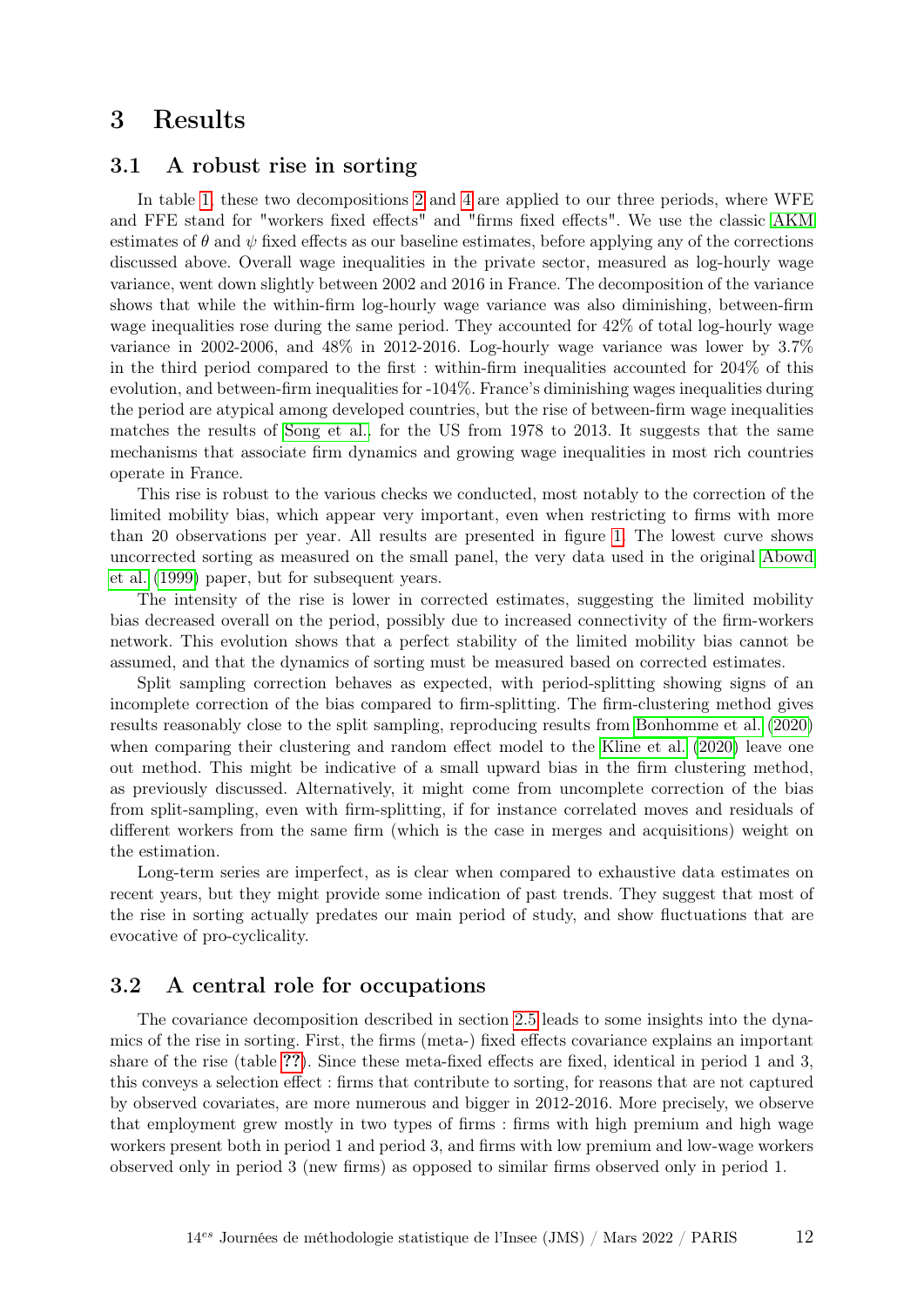<span id="page-12-0"></span>

|                            |                                | 2002-2006  |        | 2007-2011  |         | 2012-2016                                       |        | Change from               |                 |
|----------------------------|--------------------------------|------------|--------|------------|---------|-------------------------------------------------|--------|---------------------------|-----------------|
|                            |                                |            |        |            |         |                                                 |        | 2002-2006 to<br>2012-2016 |                 |
|                            |                                |            |        |            |         | Comp. Share Comp. Share Comp. Share Comp. Share |        |                           |                 |
| <b>Total variance</b>      | Var(y)                         | 0,214      |        | 0,211      |         | 0,206                                           |        | $-0,008$                  |                 |
|                            |                                |            |        |            |         |                                                 |        |                           |                 |
| Components                 | Var (WFE)                      | 0,165      | 77,1   | 0,166      | 78,8    | 0,158                                           |        | 76,6 -0,007               | 90,2            |
| of variance                | Var (FFE)                      | 0,030      | 14,0   | 0,029      | 14,0    | 0,025                                           | 12,0   | $-0,005$                  | 65,2            |
|                            | Var(Xb)                        | 0,024      | 11,1   | 0,034      | 16,0    | 0,016                                           | 7,8    | $-0,008$                  | 97,4            |
|                            | Var(u)                         | 0,009      | 4,1    | 0,008      | 4,0     | 0,008                                           | 4,0    | $-0,001$                  | 6,8             |
|                            | $2*Cov(WFE, FFE)$              | $-0,004$   | $-1,8$ | 0,000      | $-0,2$  | 0,005                                           | 2,2    |                           | $0,008 - 106,4$ |
|                            | $2*Cov(WFE,Xb)$                | $-0,012$   | $-5,7$ | $-0,029$   | $-13,7$ | $-0,007$                                        | $-3,2$ | 0,006                     | $-69,5$         |
|                            | $2*Cov(FFE,Xb)$                | 0,002      | 1,2    | 0,002      | 1,1     | 0,001                                           | 0,6    | $-0,001$                  | 16,3            |
|                            |                                |            |        |            |         |                                                 |        |                           |                 |
| Between-firm               | $Var(m \ y)$                   | 0,091      | 42,2   | 0,095      | 45,2    | 0,099                                           | 47,9   |                           | $0,008 - 103,9$ |
| variance                   |                                |            |        |            |         |                                                 |        |                           |                 |
|                            | Var (m WFE)                    | 0,058      | 27,2   | 0,063      | 29,7    | 0,066                                           | 32,0   | 0,008                     | $-97,3$         |
|                            | Var (FFE)                      | 0,030      | 14,0   | 0,029      | 14,0    | 0,025                                           | 12,0   | $-0,005$                  | 65,2            |
|                            | Var(m Xb)                      | 0,004      | 1,8    | 0,006      | 2,6     | 0,003                                           | 1,3    | $-0,001$                  | 16,6            |
|                            | $2^*Cov(m$ WFE, FFE)           | $-0,004$   | $-1,8$ | 0,000      | $-0,2$  | 0,005                                           | 2,2    |                           | $0,008 - 106,4$ |
|                            | $2^*$ Cov(m WFE, m Xb)         | 0,000      | $-0,1$ | $-0,004$   | $-2,0$  | 0,000                                           | $-0,2$ | 0,000                     | 1,6             |
|                            | $2*Cov(FFE,m Xb)$              | 0,002      | 1,2    | 0,002      | 1,1     | 0,001                                           | 0,6    | $-0,001$                  | 16,3            |
| Within-firm                | Var(diff y)                    | 0,124      | 57,8   | 0,115      | 54,8    | 0,108                                           | 52,1   | $-0,016$                  | 203,9           |
| variance                   |                                |            |        |            |         |                                                 |        |                           |                 |
|                            | Var (diff WFE)                 | 0,107      | 49,9   | 0,103      | 49,1    | 0,092                                           |        | 44,6 -0,015               | 187,4           |
|                            | Var(diff Xb)                   | 0,020      | 9,3    | 0,028      | 13,4    | 0,014                                           | 6,5    | $-0,006$                  | 80,8            |
|                            | Var(u)                         | 0,009      | 4,1    | 0,008      | 4,0     | 0,007                                           | 3,3    | $-0,002$                  | 26,8            |
|                            | $2^*$ Cov(diff WFE,diff Xb)    | $-0,012$   | $-5,6$ | $-0,025$   | $-11,7$ | $-0,006$                                        | $-3,0$ | 0,006                     | $-71,1$         |
|                            | $2^*Cov$ (diff WFE,u)          | 0,000      | 0,0    | 0,000      | 0,0     | 0,000                                           | 0,0    | 0,000                     | 0,0             |
|                            | $2^*Cov$ (diff Xb,u)           | 0,000      | 0,0    | 0,000      | 0,0     | 0,000                                           | 0,0    | 0,000                     | 0,0             |
| <b>Segregation Index</b>   | $\frac{Var(m\ WFE)}{Var(WFE)}$ | 0,351      |        | 0,379      |         | 0,419                                           |        | 0,068                     |                 |
| $N^*$ (main connected set) |                                | 41 703 340 |        | 44 733 304 |         | 47 038 310                                      |        |                           |                 |

TABLE  $1$  – Decomposition of wage variance and its evolution

 $Var(y)$ : variance of the natural log of hourly wage,  $Var(WFE)$ : variance of worker fixed effects,  $Var(FE)$ : variance of firm fixed effects,  $Var(Xb)$ : variance of covariates,  $Var(u)$ : variance of residual.

All firms and individuals in firms with at least 2 employees are included. Only individuals employed for at least 360 days by the same firm during the year are included for a given year. Individuals and firms in public administration are not included.

Secondly, when focusing on diagonal terms, capturing the most direct effect of each variable, we find that among explanatory variables we observe, the occupational structure appears to play a central role. Occupations linked to both high (respectively low) workers and firm effects have become more strongly associated with time (table [??](#page-13-1)). On the other hand, neither age or gender segregation, or size an added value variance between firms appear to play a noticeable role in the rise in sorting.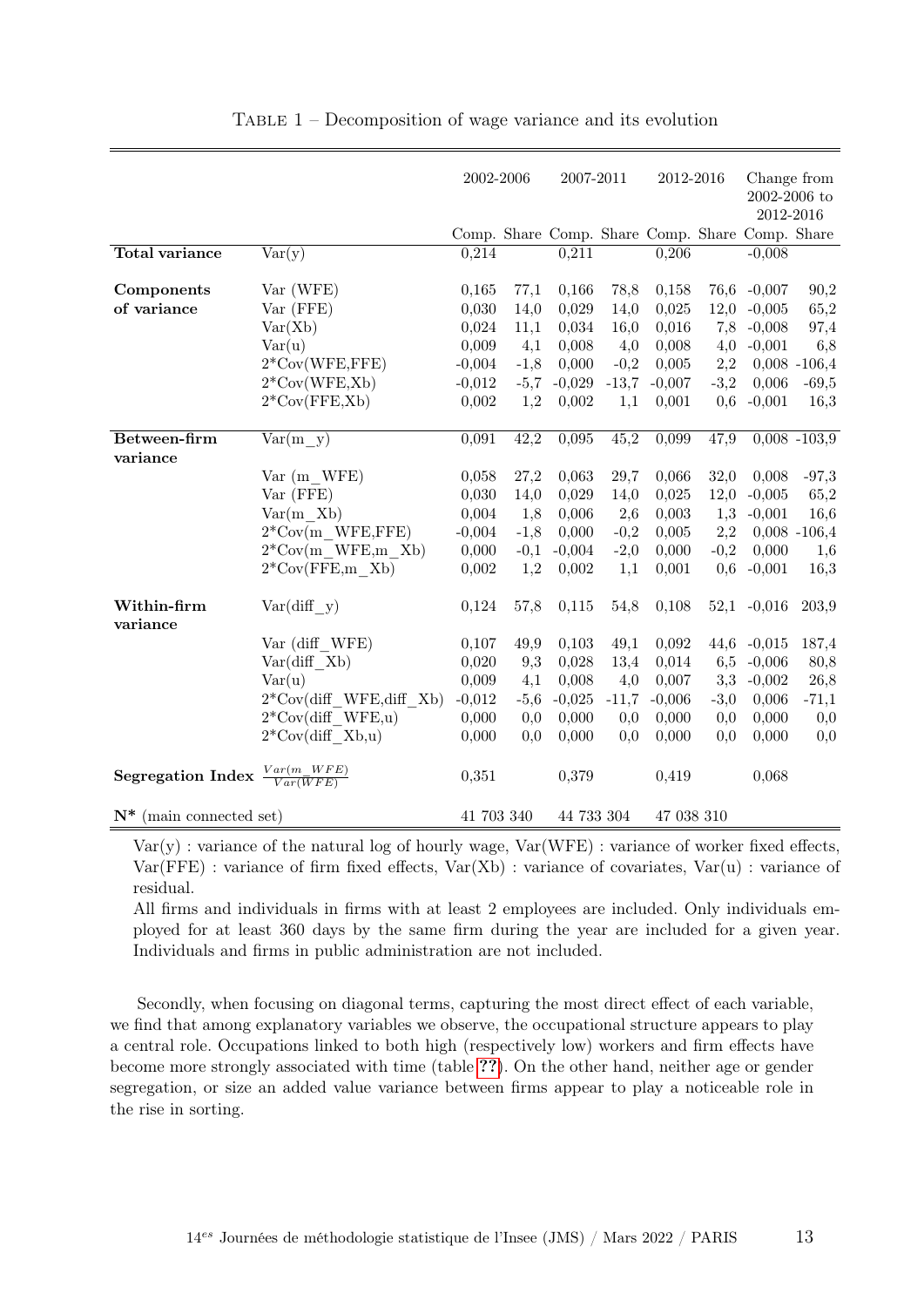<span id="page-13-0"></span>

## FIGURE  $1$  – Sorting, all estimates

Sorting estimates by five years periods. "Panel" designates the small panel. Long term series are computed on the small panel, on rolling 5 years period, corrected by firm-splitting. Mean estimate and confidence intervals computed on repeated (split) sampling with 20 repetitions

<span id="page-13-1"></span>

| TABLE $2$ – Decomposition of the difference in sorting between period 3 and 1 |  |  |  |  |
|-------------------------------------------------------------------------------|--|--|--|--|
|                                                                               |  |  |  |  |
|                                                                               |  |  |  |  |
|                                                                               |  |  |  |  |

| WFE regression       | FFE regression<br>Residuals | FE         | VA       | Size      | % Female  | Age       | Occupation |
|----------------------|-----------------------------|------------|----------|-----------|-----------|-----------|------------|
| Residuals            | 7.90%                       | 49.24\%    | 5.12%    | $-0.21\%$ | $-0.57\%$ | 1.32\%    | $6.51\%$   |
| <b>Fixed Effects</b> | $-30.76\%$                  | 30.91%     | 7.31\%   | $6.80\%$  | $-1.45\%$ | $-0.83\%$ | 32.99%     |
| Value Added          | $-4.48\%$                   | $5.05\%$   | 1.00%    | $-0.01\%$ | 0.73%     | $-0.16\%$ | $4.41\%$   |
| <b>Size</b>          | 0.13%                       | $0.02\%$   | $0.00\%$ | $0.56\%$  | $0.14\%$  | $-0.04\%$ | 2.70%      |
| % Female             | 1.64%                       | 3.20%      | 1.18%    | $0.35\%$  | $0.26\%$  | $-0.34\%$ | 4.19%      |
| Avg Age              | $2.11\%$                    | 13.15%     | $0.87\%$ | $0.35\%$  | 1.12%     | $-0.25%$  | 1.33%      |
| Occupation           | $-54.72\%$                  | $-22.40\%$ | 7.48%    | $-5.60\%$ | 4.14%     | $-0.48\%$ | 18.08%     |

All firms and individuals in firms with at least 20 employees are included. Only individuals employed for at least 360 days by the same firm during the year are included for a given year. Individuals and firms in public administration are not included. VA stands for value added per worker. Values computed as explained in section [2.5.](#page-10-0) All covariates are an average for that firms across the years of the period considered.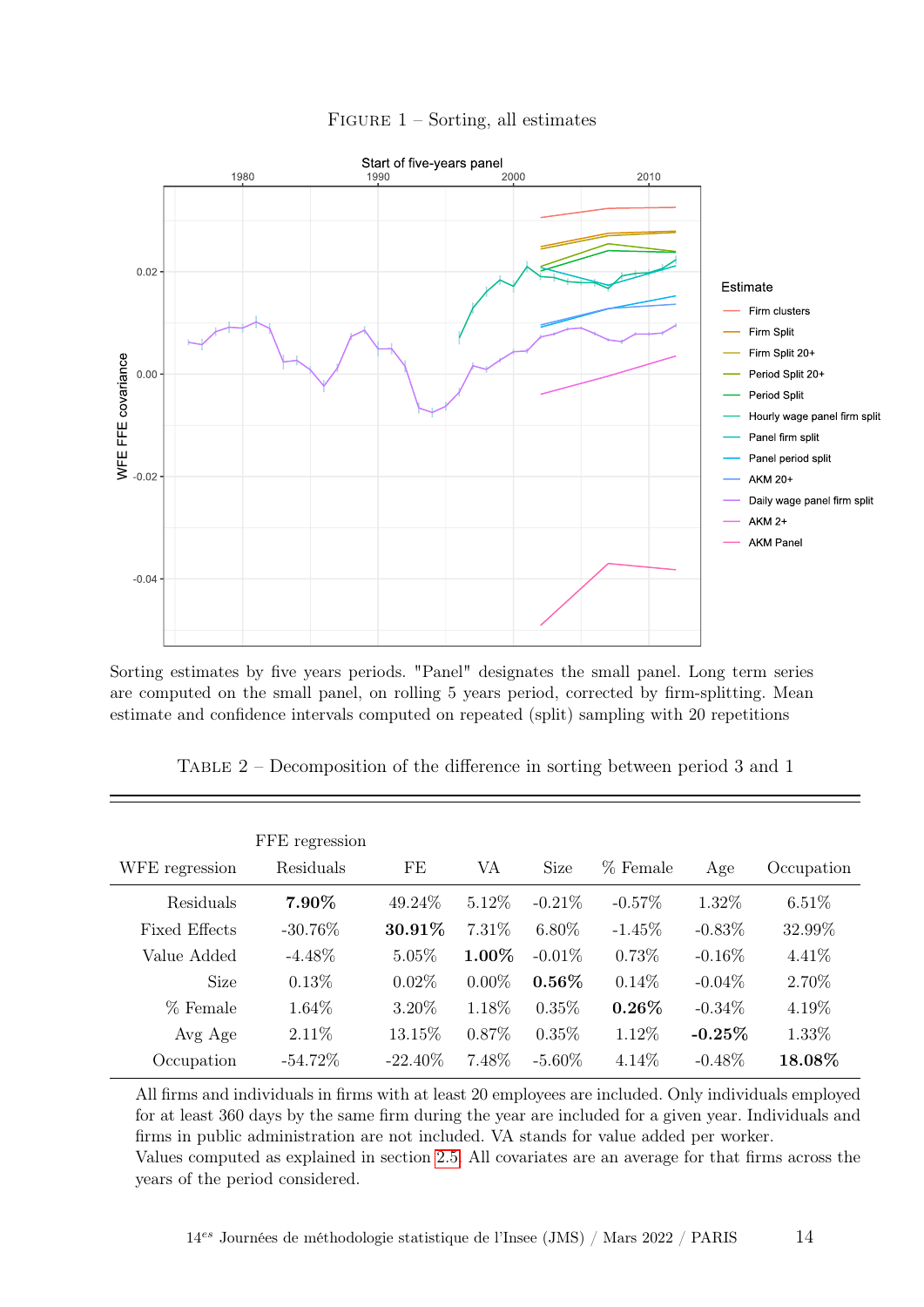Such a decomposition can be hard to interpret, because of interactions between observed variables, and between observed variables and unobservables (residuals). Attempts at synthesizing remains dependant on the included variables in the baseline model, and the order in which variables are added, in a sequential approach. More sophisticated methods to summarize the impact of a given variable on variance could plausibly be adapted to our setting, while being computationally costly. In table [3,](#page-14-0) we show the results of two simpler methods. First, starting with a base model with only the meta-fixed effects, we look at the impact that each variable has, when added to this base model, on the share of the residuals covariance in the rise of sorting. Alternatively, starting from the complete model as a base model, we look at the impact that each variable has, when ommitted, on the same covariance of residuals. Both methods point to the reduction in the unexplained part of the rise that each variable provide : occupations are the only variable with an impact.

<span id="page-14-0"></span>

|                     | "Addition" | "Omission" |
|---------------------|------------|------------|
| Meta-FE (Benchmark) | 8.29%      |            |
| Value-Added         | $8.21\%$   | $7.81\%$   |
| Occupation          | 7.67%      | 8.26\%     |
| Incidence of Female | 8.30%      | 7.89%      |
| Avg. Age            | $8.44\%$   | 7.82%      |
| <b>Size</b>         | 8.25%      | 7.91%      |

TABLE  $3$  – Variance of Residuals  $(\%)$ 

# 4 Discussion

The AKM model has proven a robust description of wages. But the limited mobility bias is a serious limitation that led to an important underestimation of sorting. Our results confirm that, once corrected for this bias, sorting accounts for more than  $10\%$  of overall wage inequalities, measured as the variance of the log-wage. Although less seriously, the bias also impacts the measure of the evolution of sorting, likely because mobility intensity and patterns do evolve in time. We found however that sorting did increase in France, as it did in the USA and Germany, even though log-wage variance in France remained stable on the period. Split-sampling is an easy patch, provably correct under reasonable hypothesis, and suggests that clustering methods might suffer from a slight upward bias.

The causes of this rise in sorting are more elusive. Like measures of inequalities, sorting is a distributional statistic, not a characteristic of individuals or firms. It is not directly amenable to classical econometric analysis. Expanding variance decomposition methods to covariance decomposition, we found suggestive evidence that sorting in workers is associated to sorting in occupations : an increase in occupational segregation in firms along the occupational hierarchy. We also find that firm demographics explain a large part of the rise in sorting : high-premiums, high wages firms have grown more that others, and newly created firms tend to be more often low-wage, low-premium than the one they replace. Both phenomenon would point toward a structural evolution in the division of work between firms, such as an increased externalisation of low-value added tasks. Other statistical sources might better inform these phenomenon.

Other important open questions are both methodological and substantive. Methodologically, there are additional limitations that are not yet well understood. One is that fixed effects are not fixed. The complete consequences of this specification error are difficult to grasp for the moment, but they might impact the measure of sorting, as well as the other component of the decomposition, especially when short-term economic fluctuations are large. A linked question are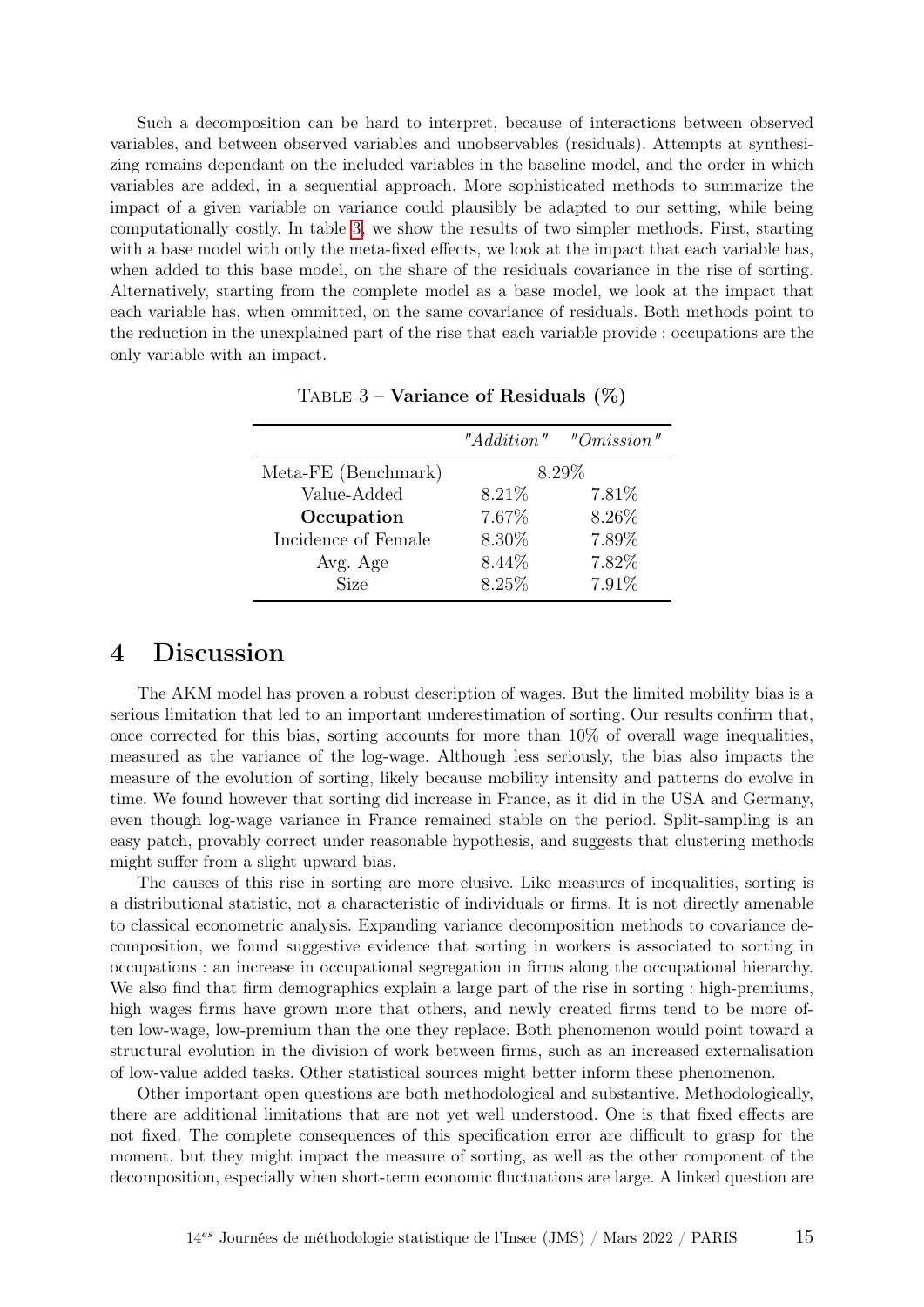the measures of the age and experience components of wages, when it matters to disentangle yearly effects, age and individual effects. We found fluctuations in the interactions between these terms that are suggestive of some estimation artefact, but still resistant to alternative specifications.

On the substance, there is more to explore about the interplay of French institutional features and sorting. It appears that wage inequalities in France have been controlled, for most of the period, by an increase in the redistributive power of payroll taxes and by irregular increments in the minimum wage. Both phenomenon necessarily impact the shape of the distribution of wages and interact with firm pay policies, the job market, and sorting. There is yet more to be learned from the French case.

# Bibliographie

# Références

- <span id="page-15-4"></span>Abowd, J. M., F. Kramarz, P. Lengermann, and S. Pérez-Duarte (2004) : "Are good workers employed by good firms ? A test of a simple assortative matching model for France and the United States," Unpublished Manuscript.
- <span id="page-15-1"></span>Abowd, J. M., F. Kramarz, and D. N. Margolis (1999) : "High wage workers and high wage firms," Econometrica, 67, 251–333.
- <span id="page-15-5"></span>Andrews, M. J., L. Gill, T. Schank, and R. Upward (2008) : "High wage workers and low wage firms : negative assortative matching or limited mobility bias?" Journal of the Royal Statistical Society : Series A (Statistics in Society), 171, 673–697.
- <span id="page-15-6"></span>Bonhomme, S., K. Holzheu, T. Lamadon, E. Manresa, M. Mogstad, and B. Setzler (2020) : "How Much Should we Trust Estimates of Firm Effects and Worker Sorting ?" Tech. rep., National Bureau of Economic Research.
- <span id="page-15-11"></span>BONHOMME, S., T. LAMADON, AND E. MANRESA (2017) : "Discretizing unobserved heterogeneity," University of Chicago, Becker Friedman Institute for Economics Working Paper.
- <span id="page-15-2"></span> $-(2019)$ : "A distributional framework for matched employer employee data," *Econometrica*, 87, 699–739.
- <span id="page-15-7"></span>Borovičková, K. and R. Shimer (2017) : "High wage workers work for high wage firms," Tech. rep., National Bureau of Economic Research.
- <span id="page-15-3"></span>BOZIO, A., T. BREDA, AND M. GUILLOT (2020) : "The Contribution of Payroll Taxation to Wage Inequality in France," .
- <span id="page-15-10"></span>Card, D., A. R. Cardoso, J. Heining, and P. Kline (2018) : "Firms and labor market inequality : Evidence and some theory," Journal of Labor Economics, 36, S13–S70.
- <span id="page-15-0"></span>CARD, D., J. HEINING, AND P. KLINE (2013) : "Workplace heterogeneity and the rise of West German wage inequality," The Quarterly journal of economics, 128, 967–1015.
- <span id="page-15-8"></span>CHANUT, N. (2018) : "Distinguishing Between Signal and Noise in the Measurement of the Firm Wage Premium," Available at SSRN 3470571.
- <span id="page-15-9"></span>DE CHAISEMARTIN, C. AND X. D'HAULTFOEUILLE (2020) : "Two-way fixed effects estimators with heterogeneous treatment effects," American Economic Review, 110, 2964–96.